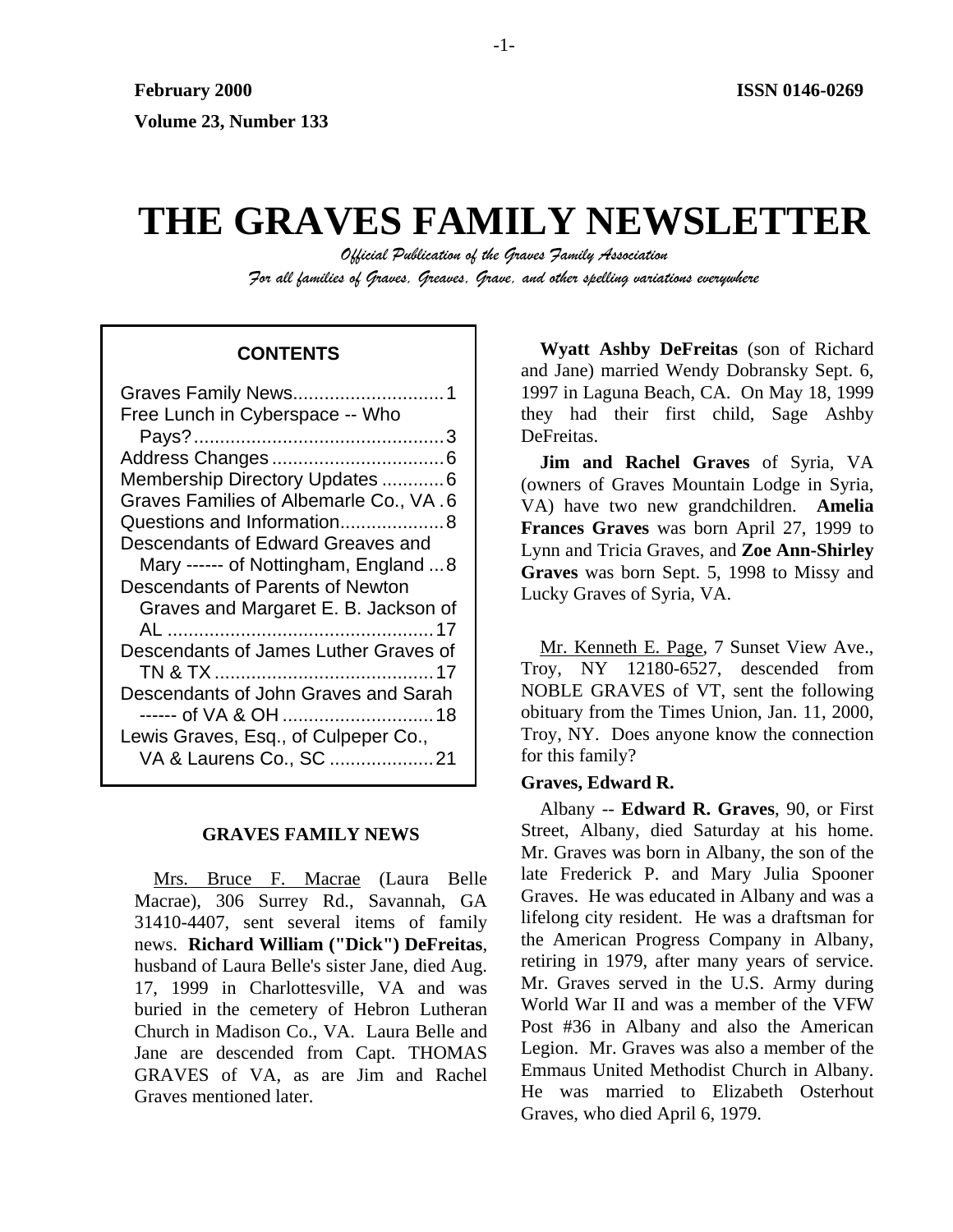**Memberships: Regular (U.S. & Canada) \$20/year Other countries (air mail) \$30/year Sustaining (U.S. & Canada) \$40/year Other countries (air mail) \$50/year Life (U.S./Canada, 62 and older) \$600 one time Foreign memberships must be paid by money order in U.S. dollars. All back issues (1976 present) are available at current price. Newsletter only available to individuals as part of Graves Family Association membership. No charge for queries. Published by: THE GRAVES FAMILY ASSOCIATION 20 Binney Circle, Wrentham, MA 02093 Internet Home Page: http://www.gravesfa.org Newsletter Editor: Kenneth Vance Graves 20 Binney Circle, Wrentham, MA 02093 (508)384-8084 ken.graves@gravesfa.org Treasurer: Elaine Tobias, Overland Park, KS Elaine.Tobias@unilever.com Director, On-line Computer Help: H. W. ("Bud") Graves, Veradale, WA budgraves@earthlink.net Director (Temporary), Internet Home Page: Kenneth Vance Graves Graves Online List Manager: Marjorie Ferris, Rialto, CA MBFerris@aol.com Research Coordinators Graves of Cambridgeshire, England: Nedra**  Dickman Brill, CG, 2410 NE 58<sup>th</sup> Ave., **Portland, OR 97213-4002 brillnd@pacifier.com Rear Admiral Thomas Graves of Charlestown, MA and his Greaves family of Stepney, London, England: Raymond C. Flesher, 313 West Lehow Ave., #24, Englewood, CO 80110-6744 rcflesher@juno.com Charles Newton Graves (Descended from Rear Admiral Thomas Graves of Charlestown, MA): Janet Craw, HC 4, Box 23B, Payson, AZ 85541-9531 vjcraw@cybertrails.com © Graves Family Association, 1999**

Mr. Graves is survived by one daughter, Leona G. DiToro of Avon, IN; one granddaughter, Amanda L. DiToro of Avon, IN; one niece, Evelyn Polito of Albany; and also many other nieces and nephews.

> Funeral services will be Wednesday at 10:00 a.m. at Zwack & Sons, 633 Central Ave., Albany. Interment will follow in Memory's Garden in Colonie.

> Mrs. Larry Spurgin (Bobbie Spurgin), 3470 Carlsbad Blvd., Carlsbad, CA 92008-3225, descended from Rear Adm. THOMAS GRAVES of Charlestown, MA, sent the following obituary from the *Los Angeles Times*, Tues., Oct. 19, 1999, p. A20. Can anyone identify the ancestry?

> **Graves, Charles William**, died of a heart attack on October 15, 1999, Mission Viejo. Born September 14, 1928, Peoria, Illinois. Formerly a resident of the San Fernando Valley and San Juan, Puerto Rico. Survived by children, Bart Graves, of Phoenix, Arizona, Kim Heinbuch, of Temecula, California, Carey Graves, of Mission Viejo, California, and Jamie Graves, of Laguna Niguel; 5 grandchildren and 2 sisters, Marilyn Graves and Donna Stewart. U.S. Army veteran of post-War Germany. 40 years in knitwear manufacturing business.

> Services Tues., Oct. 19, 2 p.m. at Shepherd of the Hills Church, 30121 Niguel Rd., Laguna Niguel.

> Bobbie Spurgin also sent an article from The San Diego Union-Tribune, Fri., Dec. 3, 1999.

> New York -- A pocket watch was auctioned at Sotheby's yesterday for \$11 million, the most ever paid for any timepiece anywhere in the world and about 3½ times the previous record.

> Sotheby's said an anonymous bidder bought The Henry Graves Supercomplication by Patek Philippe, the most complicated watch ever made without the aid of a computer, after furious bidding by collectors, museums and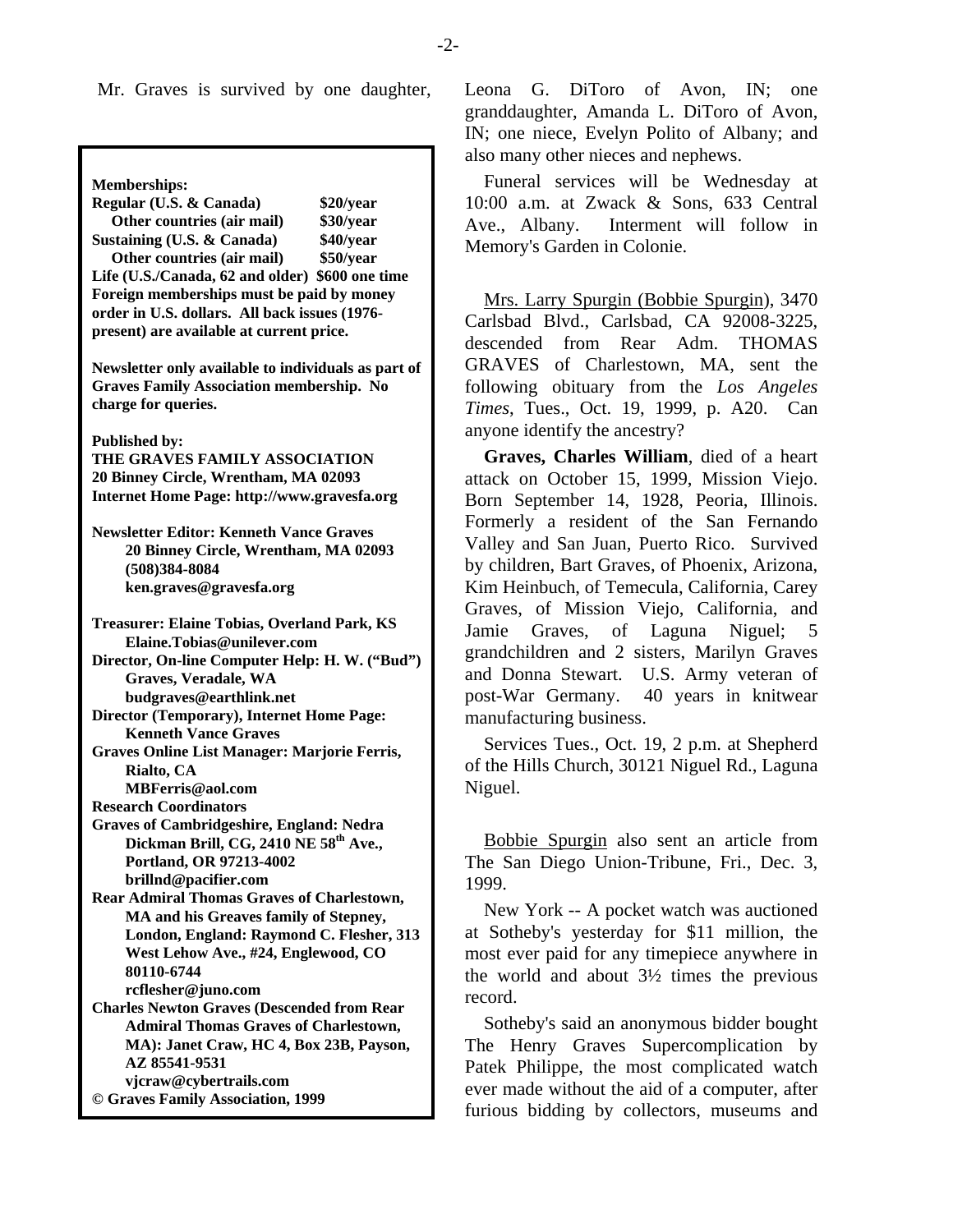historians drove the price to \$11,002,500, well above the \$3 million to \$5 million expected.

Henry Graves Jr., of a prominent New York banking family, commissioned Patek Philippe to construct the Supercomplication in 1925.

After three years of study in astronomy, mathematics and precision mechanics, and five subsequent years of production, the end result was the Graves Supercomplication, for which Graves paid \$15,000.

It has more than 900 individual parts - including 430 screws, 110 wheels, 120 movable parts -- and 70 jewels.

(Henry Graves Jr. was born 11 March 1868 and married Florence Isabel Preston. He was son of Henry Graves and Harriet Isabella Hale, and was descended from JOHN GRAVES of Concord, MA.)

## **FREE LUNCH IN CYBERSPACE -- WHO PAYS?**

A Cautionary Note for Genealogists by Stuart Nixon <info@hearthstonebooks.com>

No one reading this needs to be told that the Internet is changing the pursuit of genealogy in exciting new ways. Who can resist the opportunity to access databases, contact other researchers, exchange information, and publish findings in a short period of time, at little or no cost, without leaving home?

Like all new technology, the Internet can be a mixed blessing. For genealogists, I see some problems developing that could have longterm implications. For example, the Internet is creating what I call a new psychology of entitlement. Access to the Internet may not be free, but once you log on, there is a sense that you have entered a toy store where all the toys are either free or heavily discounted. Genealogists are coming to the Net with the expectation that with sufficient time to browse, they can find virtually anything they want, without the inconvenience or expense of writing letters, making long-distance phone

calls, visiting courthouses, reading microfilms, buying books, etc. In other words, the Internet seemingly delivers one-stop shopping at giveaway prices.

Everybody knows that if something seems too good to be true, it probably is, but the Internet appears to be an exception. There is, in fact, an enormous amount of information that's free for the taking, or almost so, in cyberspace. So what's the problem?

The problem is that even the Internet can't get around common sense. Common sense tells us there is no substitute for careful, methodical, grass-roots research, the kind any genealogist has to do to construct an accurate family history. Information on the Internet may be a pointer to truth, but rarely is it proof. In other words, the Internet is not a source of information; the information originated someplace else. You still need to go behind the Internet to verify the information. You still need to consult the source.

Common sense also tells us that technology costs money. Sooner or later, directly or indirectly, somebody will have to pay for all those databases, bulletin boards, mailing lists, chat rooms, etc. out there on the Web. In most situations, that somebody is going to be the user of the information, not the provider. If you think I'm wrong about this, keep in mind that the true cost of a product or service is not always obvious. It is possible to pay for something in a coinage other than money.

In the case of genealogical records, somebody has to organize, compile, or abstract those records before they can be put on the Internet. If the records are public -- that is, if they were created by a public agency -- the public, by law, has a right to see them (with some exceptions), but not necessarily on the Internet. If the agency in question puts the records on the Internet, that is a public service, not the fulfillment of an obligation. In other words, we as researchers are not "entitled" to view public records on the Internet, however convenient (and cheap) that may be.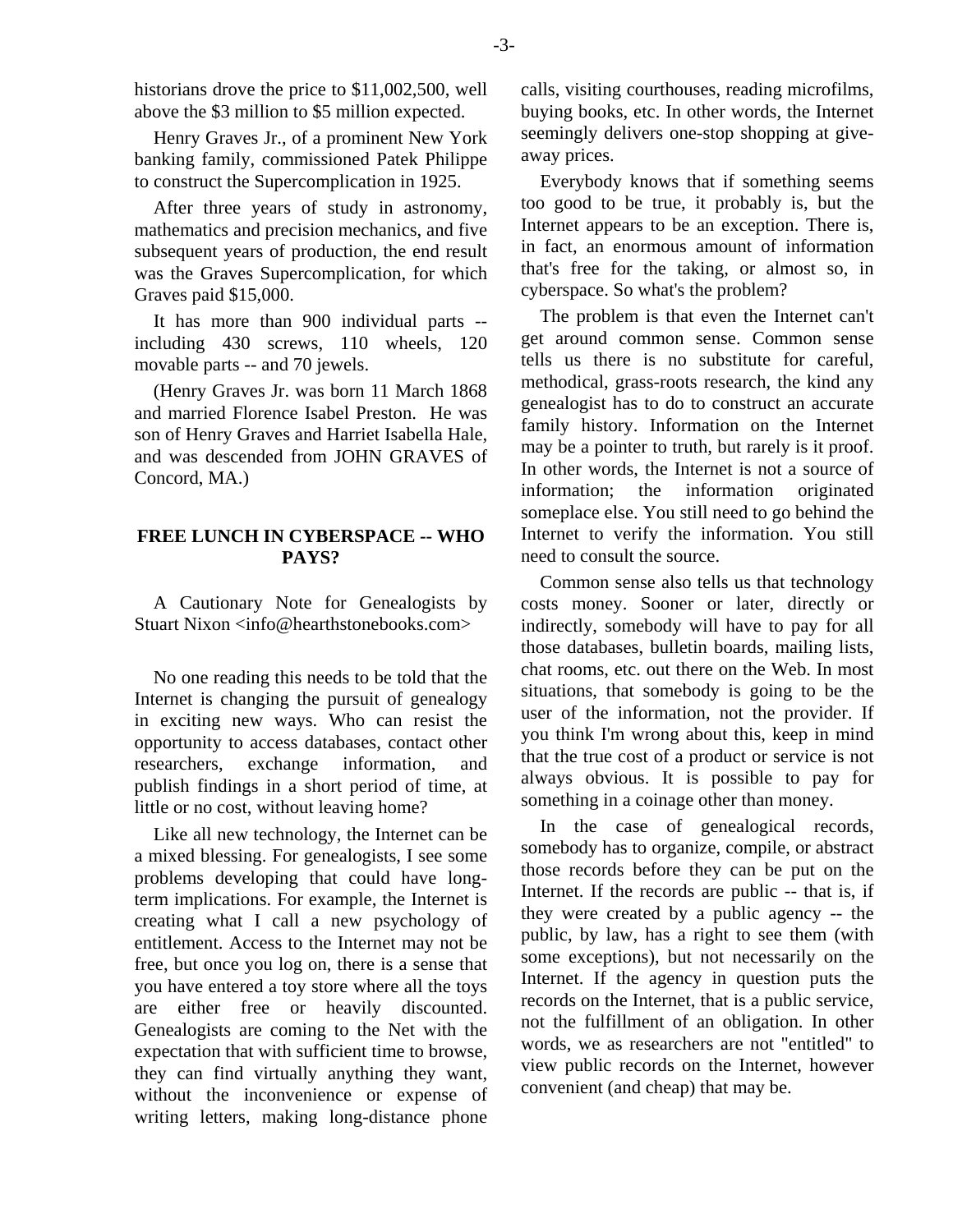We are not "entitled" to view any kind of records on the Internet. The Internet is simply a new means of communication that lends itself very handily to the needs of genealogists. It does not create entitlements that did not previously exist. An example of this is the question of whether a person has the right to look up information in a book and post that information on the Internet for the benefit of others. On the face of it, this seems reasonable enough. If a person is willing to do lookups for other people, why not?

The answer depends on what information we are talking about. Most books, including those published by nonprofit organizations, are copyrighted. The contents of the book are protected against republication. Generally speaking, if you choose to share a small amount of information from a copyrighted book with another person, either verbally or in private correspondence, you are free to do so under the concept of "fair use" of the material. But if you start cutting and pasting, photocopying, or otherwise transmitting entire paragraphs or pages from the book, you are no longer making fair use of the material, you are now republishing it. That's why most copyright notices say something to the effect that "no portion of this book may be reproduced in any form without written permission from the author or publisher."

The Internet is effectively a giant copy machine. When you post information on the Web, you are reproducing it. Consequently, copyright law still applies. The Internet does not magically redefine the concept of "fair use" to include detailed lookups, quotes, extracts, etc. If someone gets on the Internet and asks whether certain information appears in a copyrighted book, you are free to respond by confirming that the book contains the information in question (with the page number or full citation, if you wish), but beyond that you can only advise the person to buy the book or consult it in a library and do his or her own research.

If that seems an unreasonable restriction, consider the alternatives. If a person creates, collects, edits, or otherwise prepares material for publication, that effort usually constitutes original work protected by copyright. The publisher recovers the cost of the work from sales of the book. Even if the author or compiler does the work as a "labor of love" for a nonprofit organization (such as genealogical or historical society), the person does so to benefit the organization, which therefore copyrights the book to protect its investment. Obviously, no publishing house or nonprofit group can continue to underwrite publishing projects if the genealogical community feels free to republish those books in whole or in part on the Internet. Researchers, therefore, need to recognize that misuse of the Internet in the name of "fair use" represents a real threat to all of us who look forward to a continuing flow of information into the marketplace. There are a lot of valuable data out there (such as cemetery and church records) that do not fall in the public domain.

Another Internet-related problem with consequences for genealogists is the devaluation of personal service. One of the appeals of the Internet is that you don't have to write a letter, attend a class, go to a library, shop at a store, wait on hold on the telephone, or put up with any other inconvenience or special cost to access information or order products relevant to your research. In other words, the Internet enables you to bypass a lot of people to get what you want. But bypassing people runs the risk of creating what I call an environment of diminishing expertise -- that is, an environment where there are fewer and fewer knowledgeable people to consult if you suddenly discover that the Internet doesn't answer all your questions. Yes, I realize there are various genealogical Web sites where you can "talk" to specialists. But chat rooms and email are no substitute for getting help with certain genealogical problems or issues, such as selecting the best resource for a particular task or identifying resources you might not know about if somebody didn't tell you. That's when personal service becomes important. But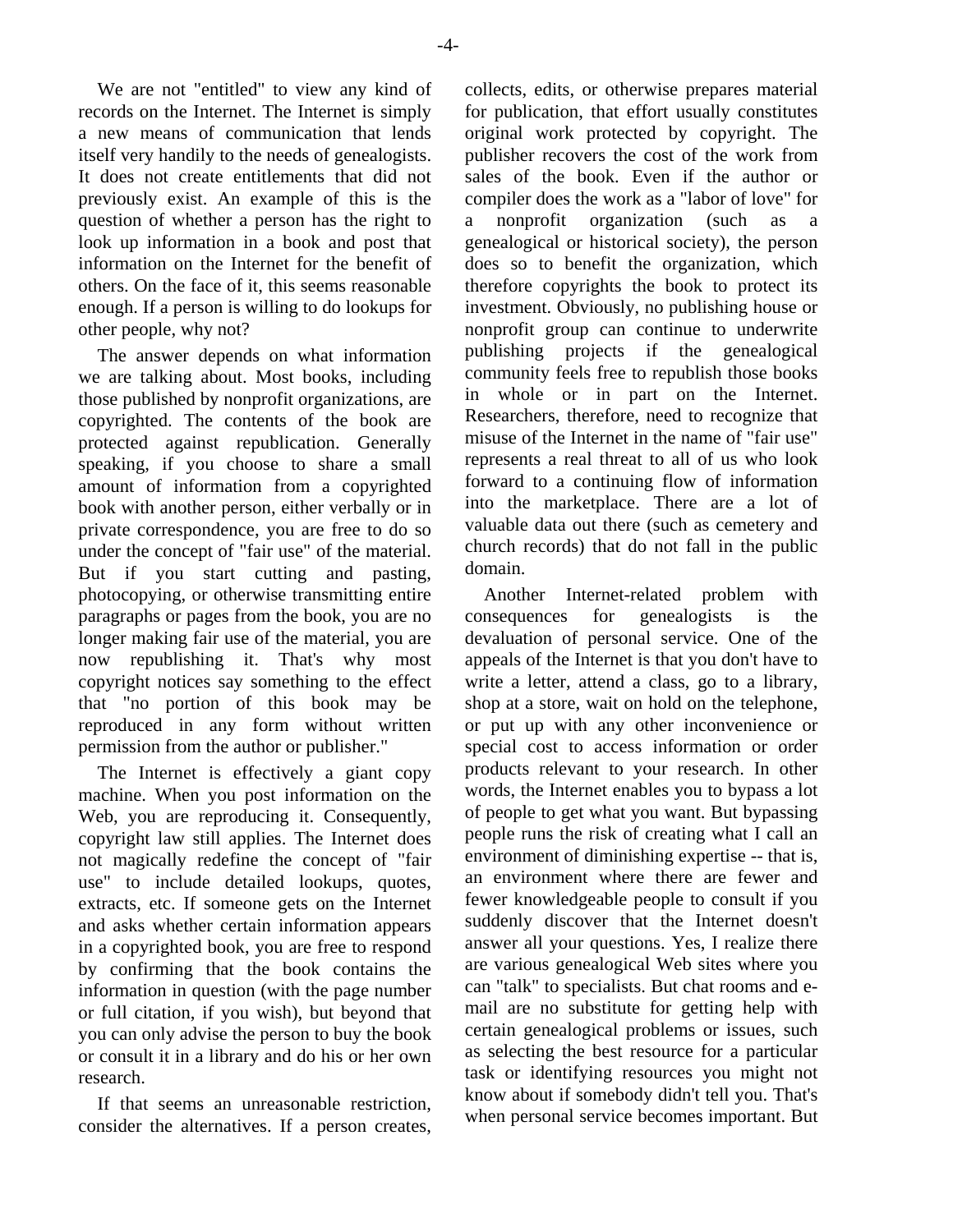personal service is going out of fashion, due in part to the influence of the Internet. Look, for example, at the mortality rates for small bookstores these days. Small bookstores are going out of business in record numbers because consumers are increasingly trading off personal service at "Mom and Pop" stores for deep discounts on the Internet or stacks of best-sellers at chain stores. For genealogists, this trend is not great news. I speak from personal experience. One incident will illustrate the point.

Last February, a woman posted a message on RootsWeb recommending a book about Britain. She had made what she thought was an important discovery. Actually, the book has been in print for 10 years, but it is not a genealogical book, so you would not be inclined (at least for genealogical reasons) to pick it up if you saw it in a library or a bookstore. Yet people like myself who are professionally involved in genealogy have been recommending and "hand-selling" this book for a long time to people we know who are researching immigrant groups discussed in the book. That's part of our job: to act as a broker of information for our clients or customers.

Devaluation of personal service leads to another problem: an increase in consumer disloyalty. At the same time that the Internet is creating an environment of diminishing expertise, it is also encouraging consumers to shop price, not product. That means you can't expect merchants on the Web (or, for that matter, in the superstores) to know exactly "what's in the box" or to help you make the right choice for your needs among a large array of items. Consequently, shoppers are still seeking out small businesses for advice on products, but those shoppers are then buying on the Web (or at a superstore) instead of buying from the dealer who helped them. Obviously, this process can't go on very long before shopkeepers have to stop dispensing free advice or, worse yet, have to shut their doors. So let's be candid about the way the marketplace works: as consumers, we don't vote with our mouths, we vote with our wallets. Therefore, I offer this friendly reminder: Loyalty is not an act of charity; it is an investment in access to expertise. If your local, independent drug store (or hardware store, or bookstore, etc.) is willing to take 10 or 15 minutes assisting you, the store probably cannot afford to give you the same rockbottom prices advertised by a store where the clerk (if you can find one) does not know the merchandise. In the age of the Internet, we still need to reward people who care about their trade.

This lesson comes home to me almost any time I get in a discussion about genealogical software. Genealogical software is being peddled on the Internet largely as a "throwaway" item. That is, vendors are pricing most of the programs so low, you won't feel bad if you end up throwing the product away if you don't like it. But throw-away prices can be deceptive; typing data into a program you purchased mainly because it was a bargain is not necessarily the best use of your time. And we all know that time is money. Likewise, companies that sell products at cheap prices may not be inclined to throw a lot of dollars at after-sale support. Which brings us back to the question of personal service: how important is personal service for genealogists who welcome the availability of "high tech" research tools but who also want to make informed choices among many ever-changing options? Taking the longer view of the Internet, perhaps all of us as family historians need to remember that free lunches can sometimes get very expensive.

Written by Stuart Nixon, proprietor of Hearthstone Bookshop in Alexandria, Virginia <http://www.hearthstonebooks.com/>, a store that specializes in genealogy and related subjects. Previously published by Julia M. Case and Myra Vanderpool Gormley, CG, Missing Links: RootsWeb's *Genealogy Journal*, Vol. 4, No. 38, 15 September 1999. RootsWeb: <http://www.rootsweb.com/>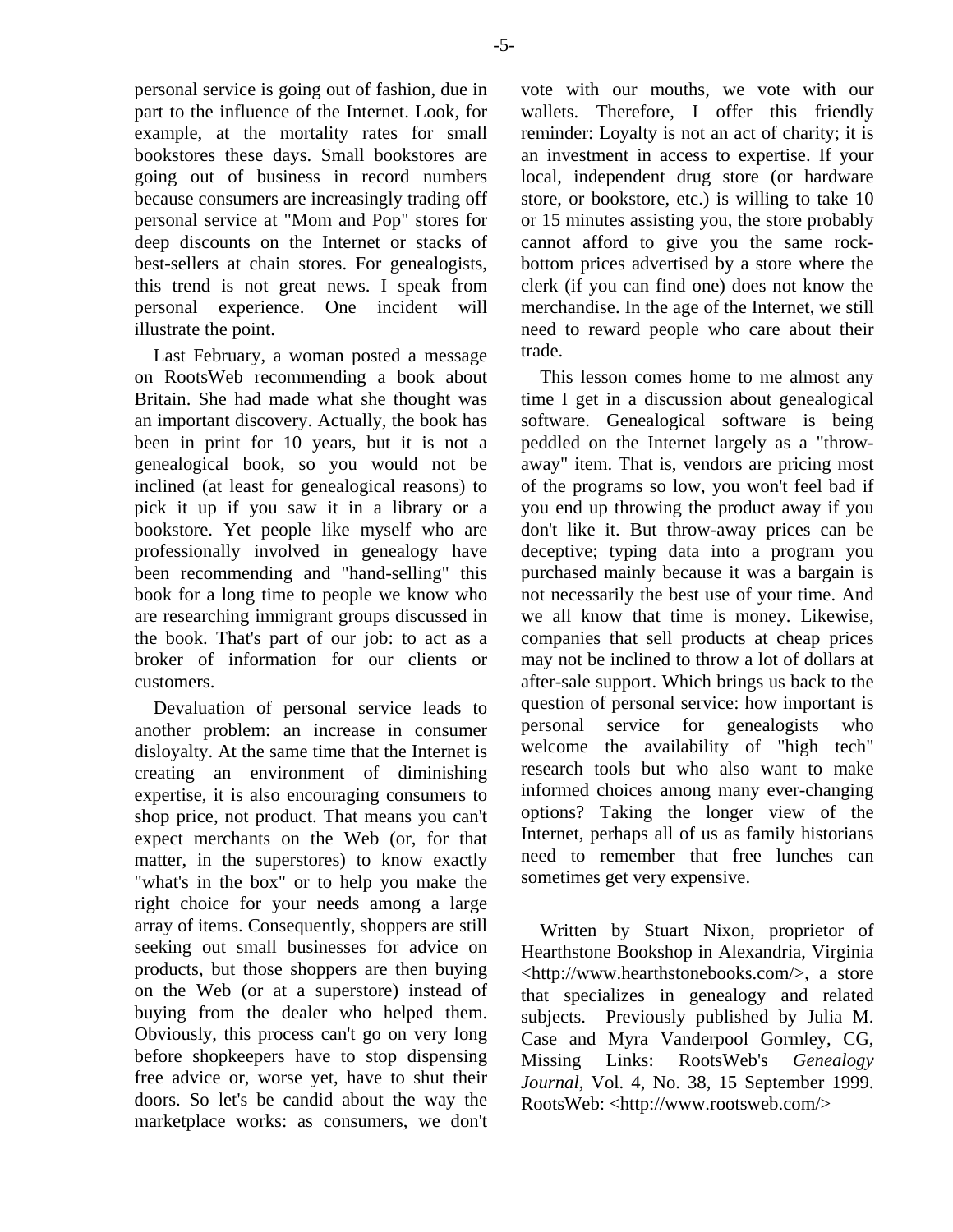#### **ADDRESS CHANGES**

Mr. Roger A. Graves of Marshall, MI, descended from DANIEL GRAVES and Mary Ferguson of NH & Ontario, Canada, has moved to 8021 Stuart Lake Rd., Marshall, MI 49068-9741.

#### **MEMBERSHIP DIRECTORY UPDATES**

*New Members* 

BOOTHE, Mrs. Heidi Dowell 208 Domino Drive, Aberdeen, NC 23815-7762 Ancestry: Capt. Thomas Graves of VA, via Francis<sup>2</sup>, Francis<sup>3</sup>, Clara<sup>4</sup> m. Aaron Higginbotham

DeLISLE, Mrs. Valerie

302Park Lane, Wilmington, DE 19804 Ancestry: Parents of Newton Graves and Margaret E. B. Jackson of AL (prob. Capt. Thomas Graves of VA)

GRAVES, Dr. James Russell

15015 SE River Forest Drive, Milwaukie, OR 97267 Ancestry: Thaddeus C. Graves and Catherine Tanner Janes of NY & IA (prob. same as gen. 59, Thadeus Graves who m. Mathilda Beeman)

GRAVES, Mr. Michael D. PO Box 3252, Humble, TX 77347 Ancestry: J. E. Graves, Martha ------, & Elizabeth B. Laird of KY & Newton Co., MS

GRAVES, Mr. Ollie T. 1108 Knobb Hill Road, Jacksonville, FL 32221 Ancestry: unknown

GRAVES, Mrs. Rayedene Seal 7265 Keith Road, Lumberton, TX 77657-8007 Ancestry: Elijah Graves and Mary A. ------ of TN & AL

HUME, Mrs. Deborah M. (Graves) 38768 Seminole Court, Romulus, MI 48174 Ancestry: Charles S. Graves and Carrie Ellen Gates of Erie Co., PA

KRAUSE, Mr. Richard Lee PO Box 579, Mounds, OK 74047 Ancestry: Capt. Thomas Graves of VA, via  $John<sup>2</sup>$ , Thomas<sup>3</sup>, John<sup>4</sup>, Thomas<sup>5</sup>, John<sup>6</sup>, John Herndon<sup>7</sup>, Catherine<sup>8</sup> and Ann<sup>2</sup>, Verlinda<sup>3</sup> Cotton, Elizabeth<sup>4</sup> Burdett

LARSON, Ms. Bettijane

900 Palmer St., Missoula, MT 59802 Ancestry: Jesse Graves and Lucinda ------ of VT & IL

RIVERS, Mr. Donald E. 245 County Rd. 1260, Falkville, AL 35622 Ancestry: Doctor Graves of NC & Blount Co., AL

## **GRAVES FAMILIES OF ALBEMARLE CO., VA**

In the 1998 newsletter, pages 90-95 was discussion of the various claims for lineage of some of the Albemarle Co., VA Graves families. Examples of the conflicting claims include:

- Parentage of Thomas Graves who married Judith Turner.
- Parentage of William Lynch Graves who married Sarah H. Turner.

My guess at this time is that both this Thomas Graves and William Lynch Graves were sons of John Graves (659) discussed below. More research, documentation, and careful analysis is needed, and all help will be appreciated.

Thomas Graves, b.c. 1787, probably in Albemarle Co., VA m(1) Judith Turner. In the Capt. Thomas Graves of VA genealogy, he is shown as son of William Graves (569) and Elizabeth Davidson. [Note: the ID numbers in genealogies will change as more descendants are added and the genealogy is renumbered.] The descent from Capt. Thomas Graves is: Thomas<sup>1</sup>, Francis<sup>2</sup>, Thomas<sup>3</sup>, John<sup>4</sup>, Edward<sup>5</sup>, William<sup>6</sup>, Thomas<sup>7</sup>.

Thomas Graves who married Judith Turner is also shown as son of John Graves (659) and S. ------, descended: Thomas<sup>1</sup>, John<sup>2</sup>, Ralph<sup>3</sup>,  $\text{Ralph}^4$ , John<sup>5</sup>, John<sup>6</sup>, John<sup>7</sup>, Thomas<sup>8</sup>, as shown in the next paragraph.

John Graves (659) married S. (probably Sarah or Susannah) ------ before 1778. They were listed in the 1810 Albemarle Co., VA census as both being over 45. Two of their 7 children, Sarah and Susannah, were ancestors of the Critzer family. (See *Critzer-Drumheller*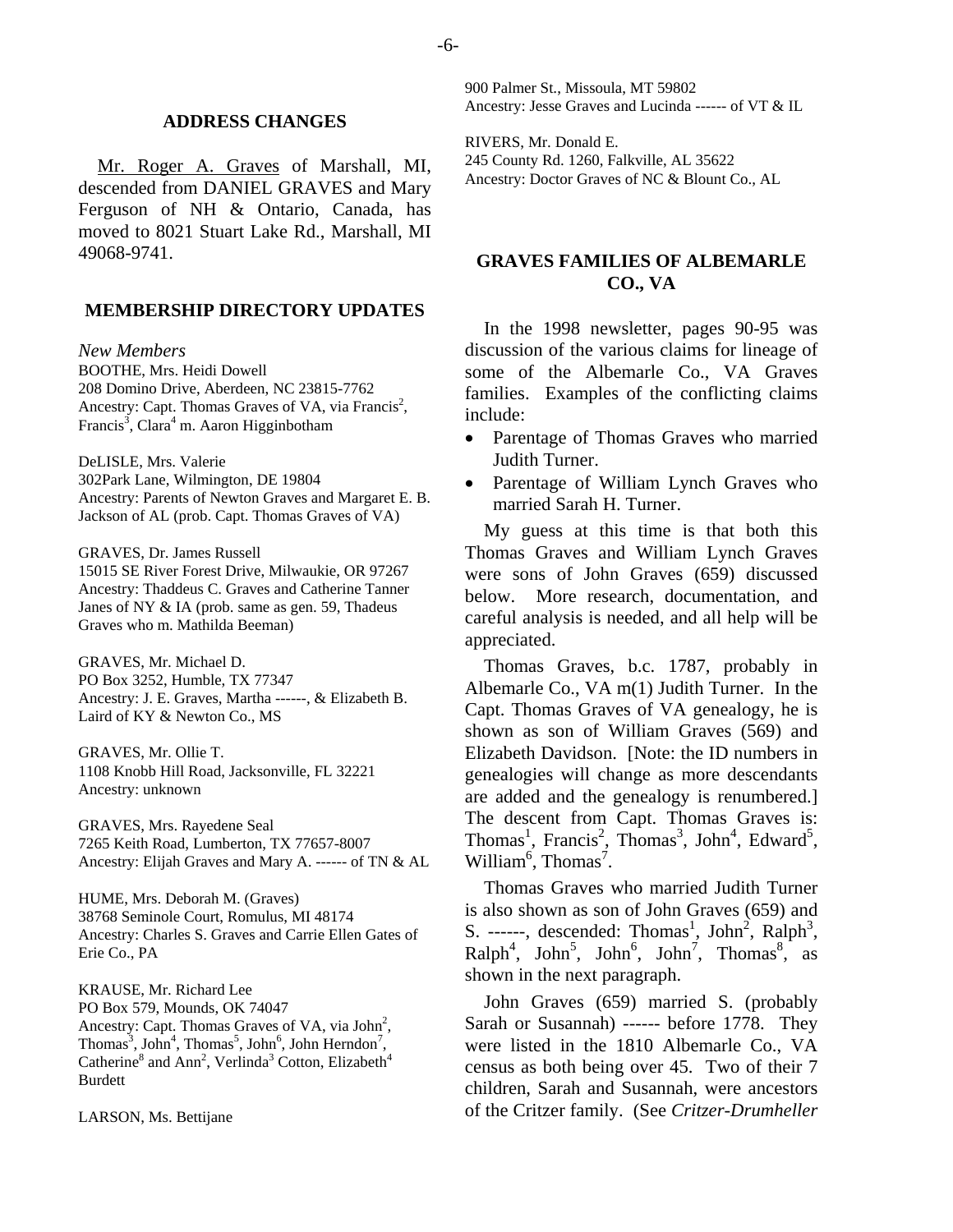*Ancestors* by Margaret C. Reese, Waynesboro, VA, 1979.)

Children - Graves

- +1693. Sarah Graves, b. 1778, m. John Toms, 22 April 1792, d. 16 Jan. 1857.
- 1694. Nancy Graves, b. 1781, m. Alexander Toms, 9 Sept. 1798 (Albemarle Co., VA).
- 1695. Susannah Graves, m. John Jackson, 11 Nov. 1799 (Albemarle Co., VA).
- +1696. Richard Graves, b.c. 1773, m(1) Milly Murrell, 14 March 1796, m(2) Jane Fielding, 28 Feb. 1799, m(3) Cassandra Riggs, d. 11 Jan. 1849.
	- 1697. John Graves, m. Lucy Turner, 17 Nov. 1807 (Amherst Co., VA).
- +1698. Ann Graves, b.c. 1791, m. John Spears, 3 March 1812.
	- 1699. Thomas Graves, m. J. Turner, 20 Nov. 1810 (Nelson Co., VA).

It is interesting to see that Ann Graves (1698), daughter of John Graves (659) had children who married Graves family members.

Ann Graves (1698) was born about 1791 in Albemarle Co., VA. She married John Spears on 3 March 1812 in Albemarle Co., VA. (R-269)

# Children - Spears

- 3333a. James M. Spears
- 3333b. William J. Spears, b. 1814 (VA), m. Minerva Hudson.
- 3333c. John W. Spears, b. 1817 (VA), m. Mariah Graves.
- +3334. Nancy L. Spears, b. 2 Jan. 1819, m. John Carver Anglin, c. 1834, d. 30 Jan. 1885.
	- 3334a. Willis J. Spears, b. 1823 (VA), m. Susan Mosley.
	- 3334b. Lucinda Spears, b. 1827, m. Adley Davidson.
	- 3334c. Adeline Spears, b. 1829 (TN), m. John Owens.
	- 3334d. Hudson Spears, b. 1830, m. Sarah Graves.
	- 3334e. Thomas Spears, b. 1831 (TN), m. Queen Gorden.
- 3334f. Dickson Spears, b. 1835, m. Elizabeth Lynch.
- 3334g. Samuel C. Spears, b. 1837 (TN), m(1) S. E. Clardy, m(2) ------.

Note that among the marriages of the children in the preceding paragraph was one to a Davidson and one to a Lynch (middle name of William Lynch Graves). The two Graves family members who married Spears children were children of William Lynch Graves (genealogy 84), as shown in the next paragraph. This supports the belief that Ann Graves (1698) and William Lynch Graves were closely related, probably sister and brother.

William Lynch Graves (1), called Lynch, was born 1789 and died 1 Sept. 1853. He moved to Madison Co., Tenn. from Albemarle Co., Va. about 1829. William L. Graves married Sarah H. Turner on 5 May 1811 in Albemarle Co., Va. Mr. Fonville thinks that the father of William L. was John Graves, who was in the 1810 Albemarle Co. census, along with William Turner, the father of William's wife.

- +2. Hudson C. Graves, b. 11 May 1812, m. Adaline Susan Turner, 26 Feb. 1844, d. 2 Nov. 1878.
- +3. Tarlton H. Graves, b. 9 Sept. 1816, m(1) Frances M. Fly, 30 Jan. 1844, m(2) Virginia M. Oliver, 7 Sept. 1858, d. 16 Jan. 1866.
- +4. Andrew (I. or J.) Graves, b. 20 March 1817, m. Nancy Ann Duffee, 5 Nov. 1840, d. 1845.
- +5. Mary Ann Graves, b.c. 1818, m. Samuel Gordon, 3 Dec. 1838, d. 5 Feb. 1847.
- +6. Peyton W. Graves, b. 1821, m. Mary F. Gregory, d. 1869.
- +7. John Madison Graves, b. 1825, m. Matilda Barnett, 1 July 1873, d. Aug. 1893.
- +8. Mariah Graves, b. 1827 or 1828, m. John W. Spears.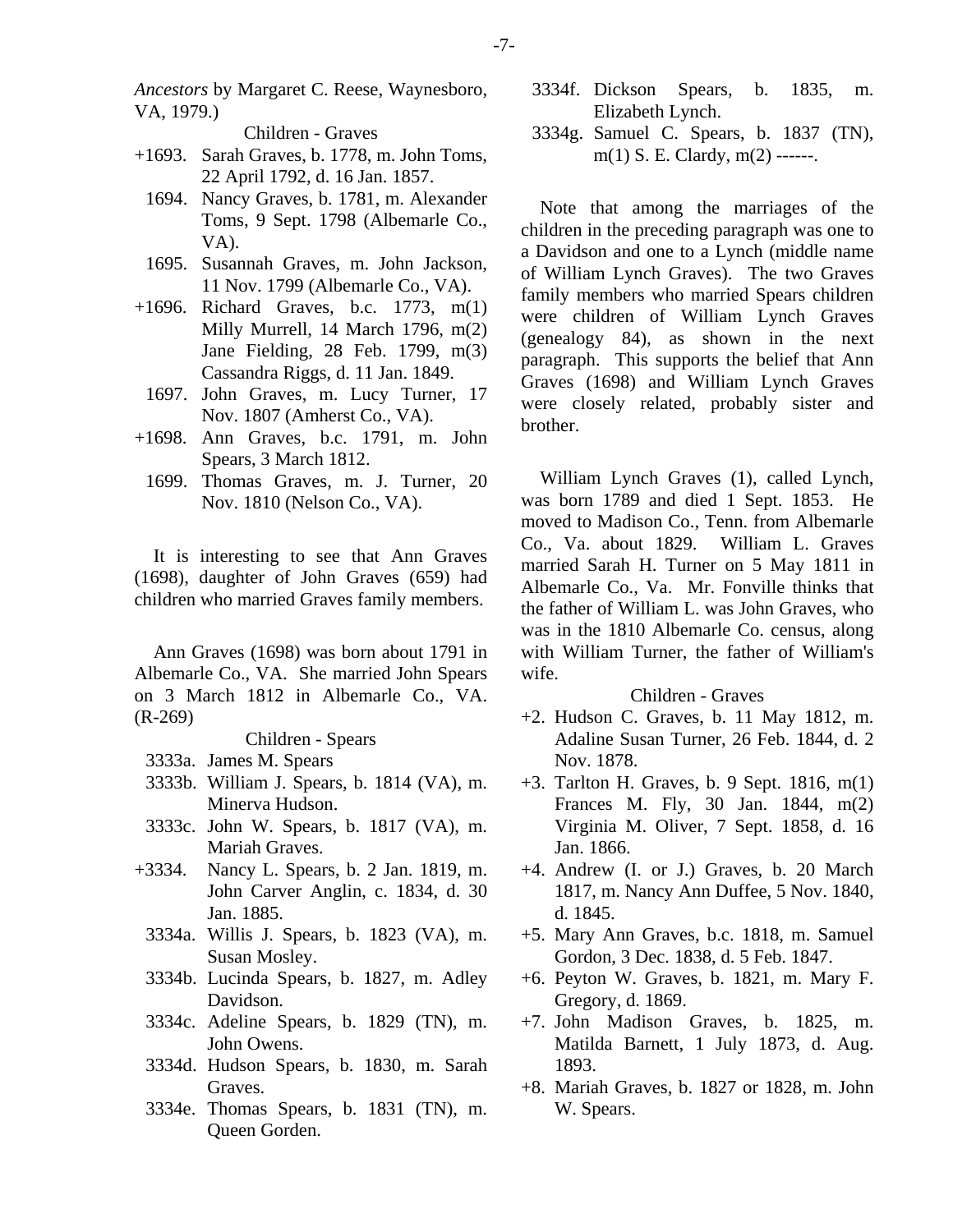- +9. James Graves, b. 1829, m. Sarah Ann Boon, 22 Sept. 1857, d. before May 1880.
- +10. Sarah Graves, m. Hudson J. Spears, 3 June 1850.
- +11. William Lynch Graves, Jr., b. 1834, m. Mary Jane Turner, 28 Dec. 1854, d.c. 1869.

Albemarle Co., VA was formed from Goochland and Louisa counties in 1744. Other genealogies that involve Albemarle Co., VA include the following. Are any of these connected with the preceding and each other? The early generations of all these are on the Graves Family Association web site at http://www.gravesfa.org.

- John Graves and Edith June ------ of Albemarle Co., VA (223). This was also discussed in the 1998 newsletter article as possible parents of William Lynch Graves.
- Sarah Graves and Michael Israel of VA & NC (191)
- H. Rice Graves and Elizabeth Mawyer of Albemarle Co., VA (234)
- Leonard B. Graves and Susan Day of Albemarle Co., VA and Jefferson Co., MO (721)

#### **QUESTIONS AND INFORMATION**

#### *GRAVES FAMILIES OF THE BRITISH ISLES*

Mr. Alan R. Greaves, 9 Mezen Place, St. Clair, NSW 2759, Australia (caleula @ram.net.au), would like to learn more about his Greaves family, outlined below.

# DESCENDANTS OF EDWARD GREAVES AND MARY ------ OF NOTTINGHAM, ENGLAND

#### GENERATION 1

<span id="page-7-0"></span>Edward Greaves (1) was baptized 26 Oct. 1724 at St. Mary's, Nottingham, England. He married Mary ------.

Children - Greaves

+2. John Greaves, bapt. 16 March 1757, m. Jane ------.

#### GENERATION 2

John Greaves (2) was baptized 16 March 1757 at St. Mary's, Nottingham. He married Jane ------.

#### Children - Greaves

+3. John Greaves, bapt. 16 March 1757, m. Ann ------.

## GENERATION 3

John Greaves (3) was baptized 16 March 1757 at St. Mary's, Nottingham. He married Ann ------.

# Children - Graves

- +4. John Greaves, bapt. 30 Sept. 1785, m. Margaret Fisher, 4 July 1806.
	- 5. Elizabeth Greaves, b. 1780.

#### GENERATION 4

John Greaves (4) was baptized 30 Sept. 1785 at St. Mary's, Nottingham. He lived in Red Hill, Nottingham, England<sup>[1](#page-7-0)</sup>. John may have been licensee of the older of two pubs at Red Hill, Nottingham. The locals said that Anne Boleyn was a frequent visitor at the pub on the way through to Sherwood Forest. There is also a possibility that he (or a Green) owned the local brewery (the Home Brewery) but died intestate, leaving no known relatives. John married Margaret Fisher on 4 July 1806 in St. Mary's, Nottingham.

# Children - Greaves

+6. Samuel Fisher Greaves, b.c. 1808, m. Caroline Barnett, 1 June 1838, d. by 18 Nov. 1854.

#### GENERATION 5

Samuel Fisher Greaves (6) was born about 1808, and was baptized 30 Dec. 1808 in St. Mary's, Nottingham. He married Caroline Barnett on 1 June 1838 at Leamington Priors, close to Kenilworth (Warwickshire) and

<sup>&</sup>lt;sup>1</sup> The only Red Hill that has been found is in West Yorkshire, near Castleford and Pontefract.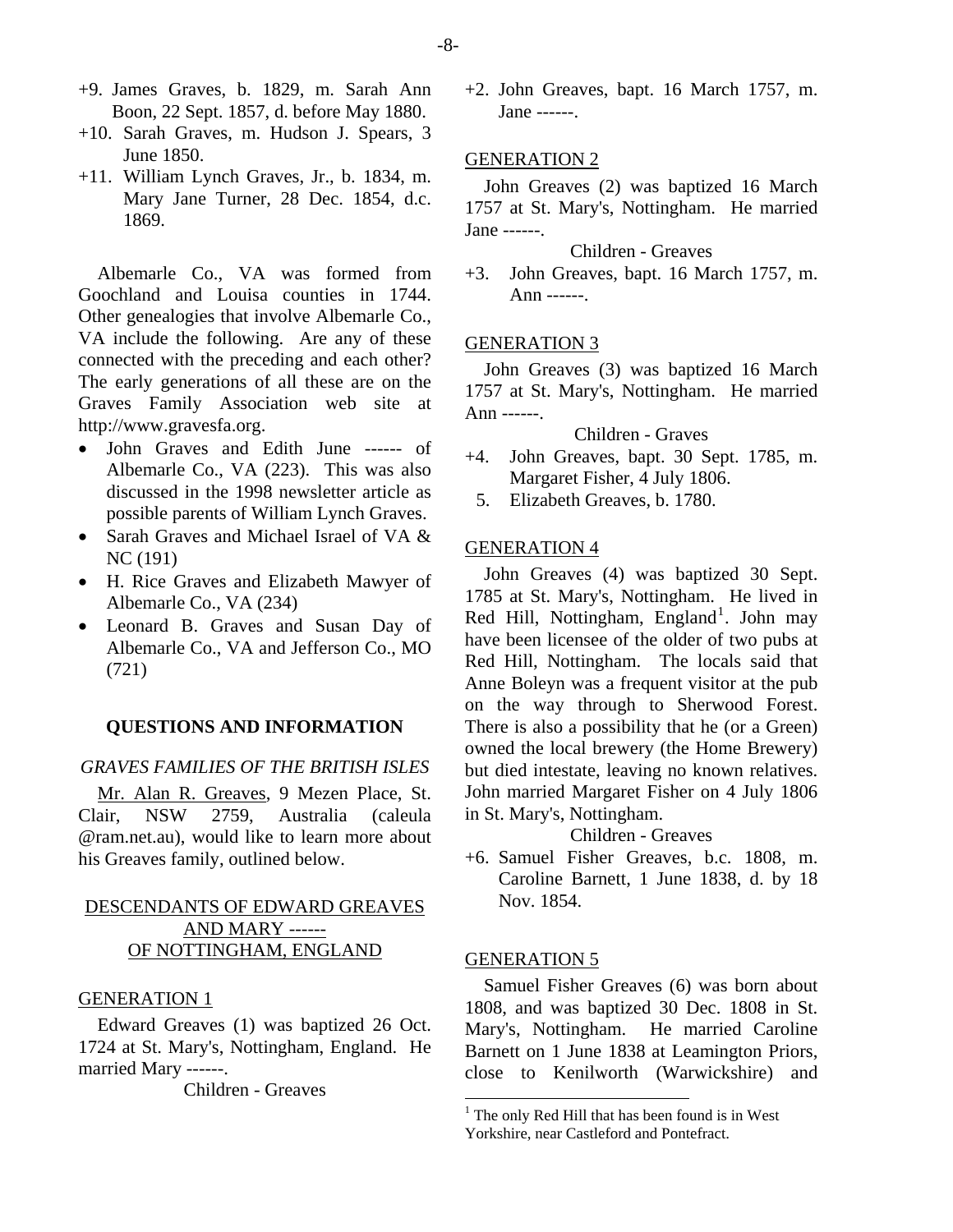Leamington Spa. She was born about 1809 in Warwick, England. Caroline may have been christened 4 Aug. 1812 at Brook St. Chapel, formerly Cow Lane Independent, daughter of John and Sarah Barnett.

Samuel was indentured on 27 Dec. 1823 into the drapery trade of Thomas Wilson & William Cutts. (There is a possibility that he shot through from his apprenticeship in 1824.) He must have died by 1824, since on 18 Nov. 1854 Caroline and the 3 children landed aboard the good ship "Kate" in Australia after a 6-month voyage. Shipping records show that they paid one pound each for assisted passage, all could read and write, and they were Church of England religion. Strangely, some of them were later buried as Presbyterian.

#### Children - Greaves

- 7. Emily Caroline Greaves, b.c. 1840 (Kenilworth, Warwickshire), bapt. 11 Oct. 1840 (Portsea, now Portsmouth).
- +8. John Samuel Greaves, b.c. 1843, m. Susan Mary Florence Hughes.
	- 9. Sarah Graves, b.c. 1849, bapt. 9 Sept. 1849 (Winchester).

#### GENERATION 6

John Samuel Greaves (8) was born about 1843 in Camden, Gloucestershire, England. He married Susan Mary Florence Hughes. She died 21 Aug. 1937 in Northern Suburbs Crematorium.

Children - Greaves

- 10. John Samuel Greaves, b. 1877 (Orange).
- 11. Florence M. C. Greaves, b. 1879 (Orange).
- +12. Frederick Horace Greaves, b. 1880, m. Mary Auld.
	- 13. Barnett Kenilworth Greaves, b. 1882 (Mudgee, NSW), d. 1940 (Randwick).
	- 14. Emily Beatrice Greaves, b. 1884 (Mudgee, NSW).
	- 15. Bessie Keith Greaves, b. 1886 (Newton, NSW).
	- 16. Enid F. Greaves, b. 1889 (Leichhardt), d. 1890 (Leichhardt).

Frederick Horace Greaves (12) was born in 1880 in Sydney, Australia. He married Mary Auld.

Children - Greaves 17. Emily Molly Greaves

## *THOMAS GRAVES OF NEW CASTLE CO., DE, QUAKER*

Mrs. Dorothy H. Ward, 11030 SE  $52<sup>nd</sup>$  Ct., Fort Lauderdale, FL 33329-4706, descended from Capt. THOMAS GRAVES of VA, is interested in the family of THOMAS GRAVES of New Castle, DE because she wants to learn more about the connected lines of Chandler and Bezer. She has an early Garrett line that was first in PA, just across the border from the New Castle Co. area, moving there in the late 1600's.

Although early research on this Garrett line places him in another area of England, it is more likely he may have come from the Wiltshire area. Swithin Chandler was the administrator of the estate of Thomas Garrett 19 Oct. 1710 in Philadelphia Co., PA. According to an early 1900's researcher, Thomas Garrett was a Baptist and records of the family are said to be in the Brandywine Baptist Church. The first Thomas Garrett is said to have lived on Brandywine Creek at Chadd's Ford, PA.

Three of the 5 children of Samuel Graves (son of the immigrant Thomas Graves, gen. 85) and Sarah Bezer (daughter of William Bezer and Sarah Cool) married Chandler family members. Martha (b. 1704) married Jacob Chandler, John (b. 1706) married Jane Chandler, and Jonathan (b. 1712) married Sarah Chandler. All three Chandlers were children of Swithin Chandler and Ann ------. Swithin was a son of George Chandler and Jane or Ruth Bezer. They were Quakers.

Dorothy Ward would like to correspond with anyone working on the Chandler or Bezer connections.

## -9-

GENERATION 7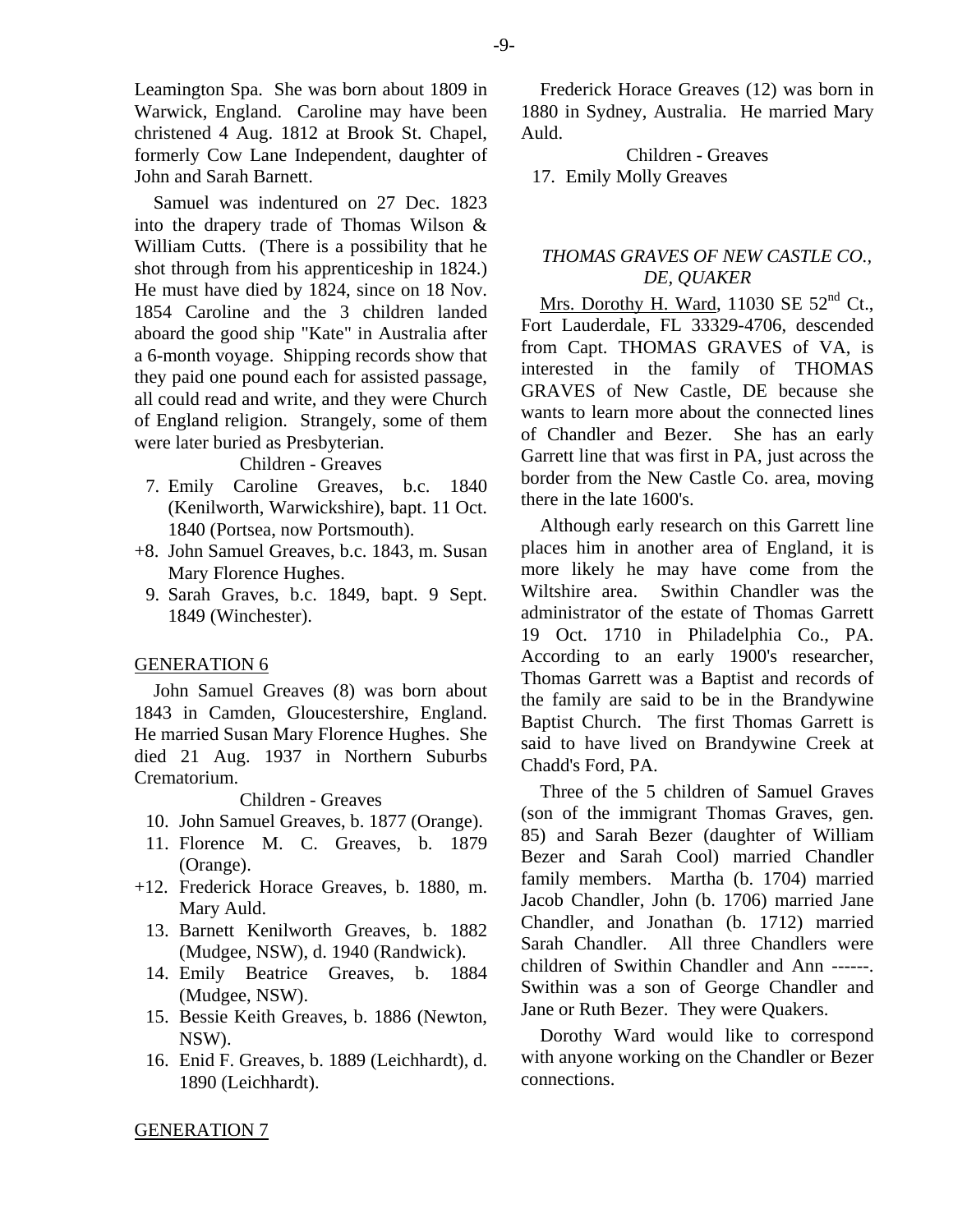(ED. NOTE: The Chandler and Bezer families are of interest because we are trying to find the ancestry of Thomas Graves, and learning about associated families can be helpful. Often families that were closely connected with each other in America were originally from the same places in Europe or elsewhere. Other family names from the first 2 generations of the Thomas Graves family that are also worth pursuing are Abraham, Barber, Bassett, Buttall, Chase, Craven, Kite, Lewis, Overend, Pastorius, Peters, Vanaman, and Warner.)

#### *NORTHERN GRAVES FAMILIES*

Mr. Clark Jillson, 9979 Bonta Bridge Rd., Jordan, NY 13080 (chilkoot98@aol.com), is looking for the ancestry of REBECCA ANN GRAVES. His information is below.

# DESCENDANTS OF REBECCA ANN GRAVES AND DANIEL D. SUITS OF ONONDAGA CO., NY

#### GENERATION 1

Rebecca Ann Graves (1) was born 1 April 1819, and died 15 April 1898 in Memphis, Onondaga Co., NY. She married Daniel D. Suits on 16 Dec. 1835. He was born 24 Sept. 1809 in Stone Arabia, Montgomery Co., NY, and died 21 Jan. 1889 in Memphis, NY.

On the tombstone that bears the name of Rebecca and Daniel there also appears that of John C. Graves, 1833-1897. Perhaps he was Rebecca's brother.

John Graves was in the 1800 census for Minden, Montgomery Co., NY. Daniel Graves was in the 1810 census for Camillus, Onondaga Co., NY. John Graves was in the 1825 Assessment rolls for Camillus, Onondaga Co., NY. Mrs. Anna Graves was listed as an early member (1820-1825) of the Methodist Church in Jordan, Onondaga Co., NY.

Children - Suits

- 2. Ella Suits
- 3. Alice Suits
- +4. William W. Suits, m. ------.
- +5. Imogene Suits, m. Hiram G. Pickard.
- +6. Lillie Belle Suits, m. ------ Drumm.
	- 7. Charles N. Suits

#### GENERATION 2

William W. Suits (4) married ------.

Children - Suits

- 8. Norris G. Suits
- 9. Adelaide May Suits

Imogene Suits (5) married Hiram G. Pickard.

Children - Pickard

- 10. Lena Pickard
- 11. Blanche Pickard
- 12. Gabriel Pickard
- 13. Leslie Pickard
- 14. Anthony Pickard
- 15. HL Pickard (this is actual name, not initials)
- 16. Grover Pickard
- 17. DD Pickard (this is actual name, not initials, but probably named for his grandfather, Daniel D. Suits)
- 18. Irving Pickard
- 19. John Pickard

## Lillie Belle Suits (6) married ------ Drumm. Children - Drumm

20. Lottie Suits Drumm

Mr. Timothy J. Dawe, 664 Stinson Dr., Columbus, OH 43214 (Timothy.Dawe @lexis-nexis.com), is searching for the ancestry of ELIZABETH GRAVES, b. 1 March 1769, d. 6 July 1850 in Granville, Licking Co., OH, m. Thomas Ingham.

He wrote that he has suspected for a while that Elizabeth was a descendant of Rear Admiral THOMAS GRAVES, specifically a daughter of Reuben Graves (#164 in the book, and #159 below). Although the book only lists two children, their birth dates seem far enough apart for there to have been other children. The information from the book on this family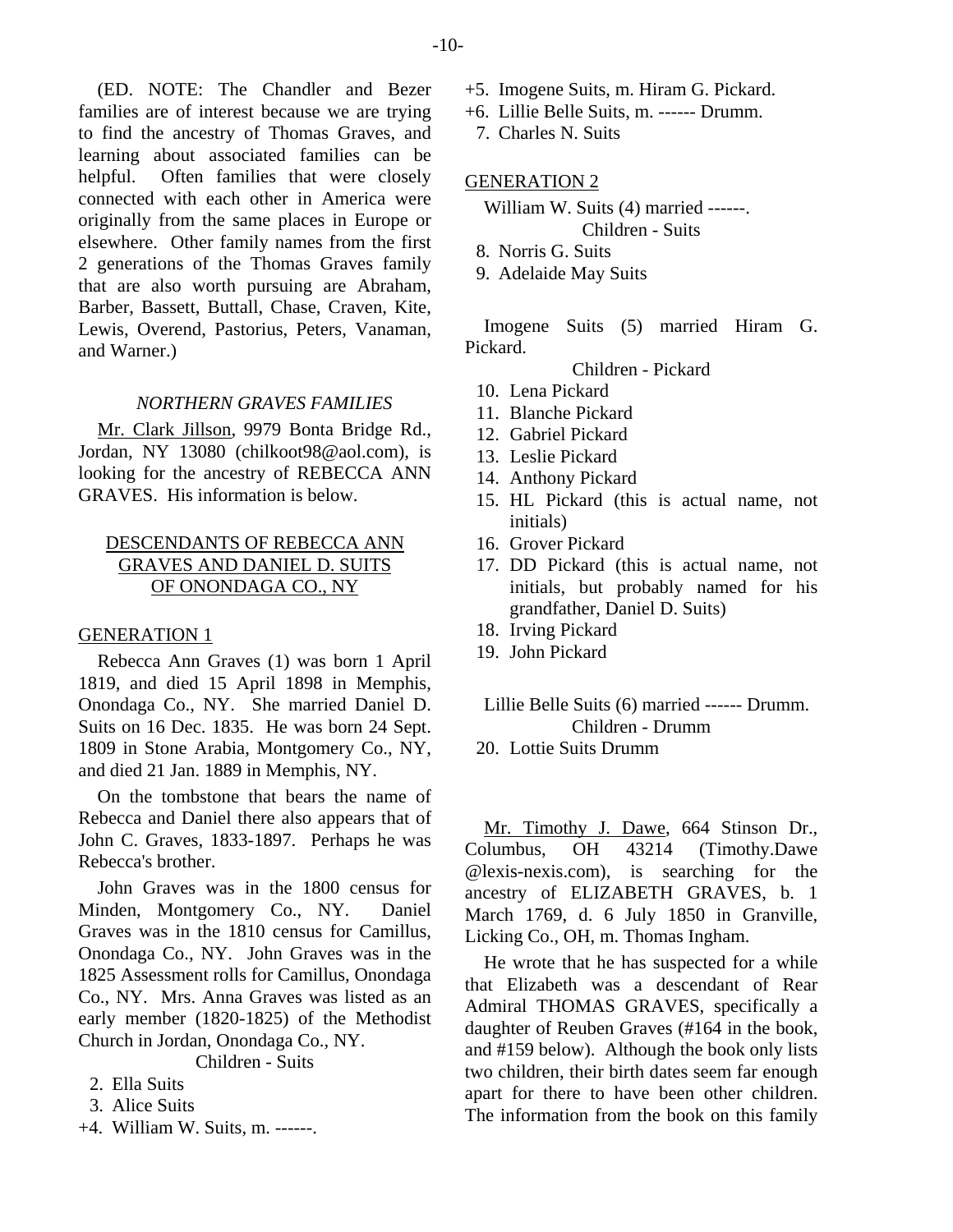Reuben Graves (159) was born 15 April 1737 in Killingly, Conn. He married Susannah ------. She was born 1746. They settled in East Granville, Mass., where they were members of the Congregational Church. Both their children were born in East Granville.

Children - Graves

317. Dorothy Graves, b. 22 April 1768.

+318. Isacher Graves, b. 10 March 1779, m. Ruth Blakeley, 23 Nov. 1807, d. 5 April 1830.

Reuben and Susannah were buried in the Old Colony Burial Ground in Granville, OH. Elizabeth Graves and Thomas Ingham are also buried in that cemetery, close to Reuben and Susannah. Three additional Graves individuals, all born within a few years of Elizabeth, are also buried nearby: Enoch, Roswell and Josiah Graves. Mr. Dawe believes there may be a relationship between Reuben and Susannah and the other four, possibly that of parents and child.

Enoch and Roswell were brothers, descended from Deacon GEORGE GRAVES of Hartford, CT, as shown in the following paragraph. Roswell is #262 and Enoch is #266. There is much more detail in the book.

Roswell Graves (102) was born 5 Dec. 1731 in Durham, CT, was baptized 16 Jan. 1732 in Durham, and died on or after 1810. He married Lois Coe, daughter of John Coe and Hannah Parsons. She was born 13 Aug. 1732 in Haddam, CT, and was baptized 20 Aug. 1732 in Durham, CT.

## Children - Graves

- +261. Ezra Graves, bapt. 26 Dec. 1756, married.
- +262. Roswell Graves, b. 18 June 1758, m. Hannah Rose, 11 May 1780, d. 29 Dec. 1850.
- +263. Seth Graves, bapt. 21 Sept. 1760, m. Elizabeth Matthews, d. 8 March 1838
- +264. Eleazer Graves
- +265. Asher Graves, b. 20 Dec. 1765, m. Elizabeth Spelman, 30 Sept. 1788, d. 21 July 1828.
- +266. Enoch Graves, b. 13 Sept. 1766, m(1) Rhoda Rose, 5 Nov. 1789, m(2) Mrs. Doritha Tibbals, 28 Nov. 1802, m(3) Hannah ------, m(4) Mindwell Everett, July 1822, d. 16 April 1836.
	- 267. Matthew Graves
	- 268. Chandler Graves; he was a resident of the Chazy region of Champlain, NY in 1800. On March 25, 1805, a road was laid out "leading from the house of Chandler Graves to Graves' grist mill".
- +269. Rufus Graves, b.c. 1772, m. Polly Clark, 1804, d. 13 Oct. 1827.
	- 270. Chloe Graves, m. Aaron Day. Moved to McGrawville, N.Y.
	- 271. Eunice Graves

The Josiah Graves mentioned is in genealogy 21 and has not yet been placed. His information is below.

Josiah Graves (1) was born 27 March 1773, and died 5 July 1838 in Granville, Licking Co., Ohio. He married Hannah Cooley, daughter of Clark Cooley and Sabra Bancroft, on 7 (or 27) Feb. 1798 at Granville, Mass. She was born 3 July 1776 in Granville, Mass., and died 3 Dec. 1857 in Granville, Ohio. They moved to Granville, Ohio before 1808, but not with the original settlers in 1805. He served as a captain in the Ohio Militia during the War of 1812.

Among the original settlers of Granville, Ohio were Enoch Graves, Sr., who was born at Granville, Mass. on 13 Sept. 1766, and Roswell Graves, son of Roswell and Lois Graves, baptized at Durham, Conn. on 17 June 1758. Both Enoch and Roswell were descended from Deacon George Graves, who settled in Hartford, Conn. about 1636. Roswell Graves served in the Revolution from Granville, Mass., and died in Granville, Ohio at the age of 92. Mr. Blagg wrote: "I recall from my childhood a cousin of mine speaking of one of Roswell's descendants as a cousin of hers, so I presume that Roswell and Josiah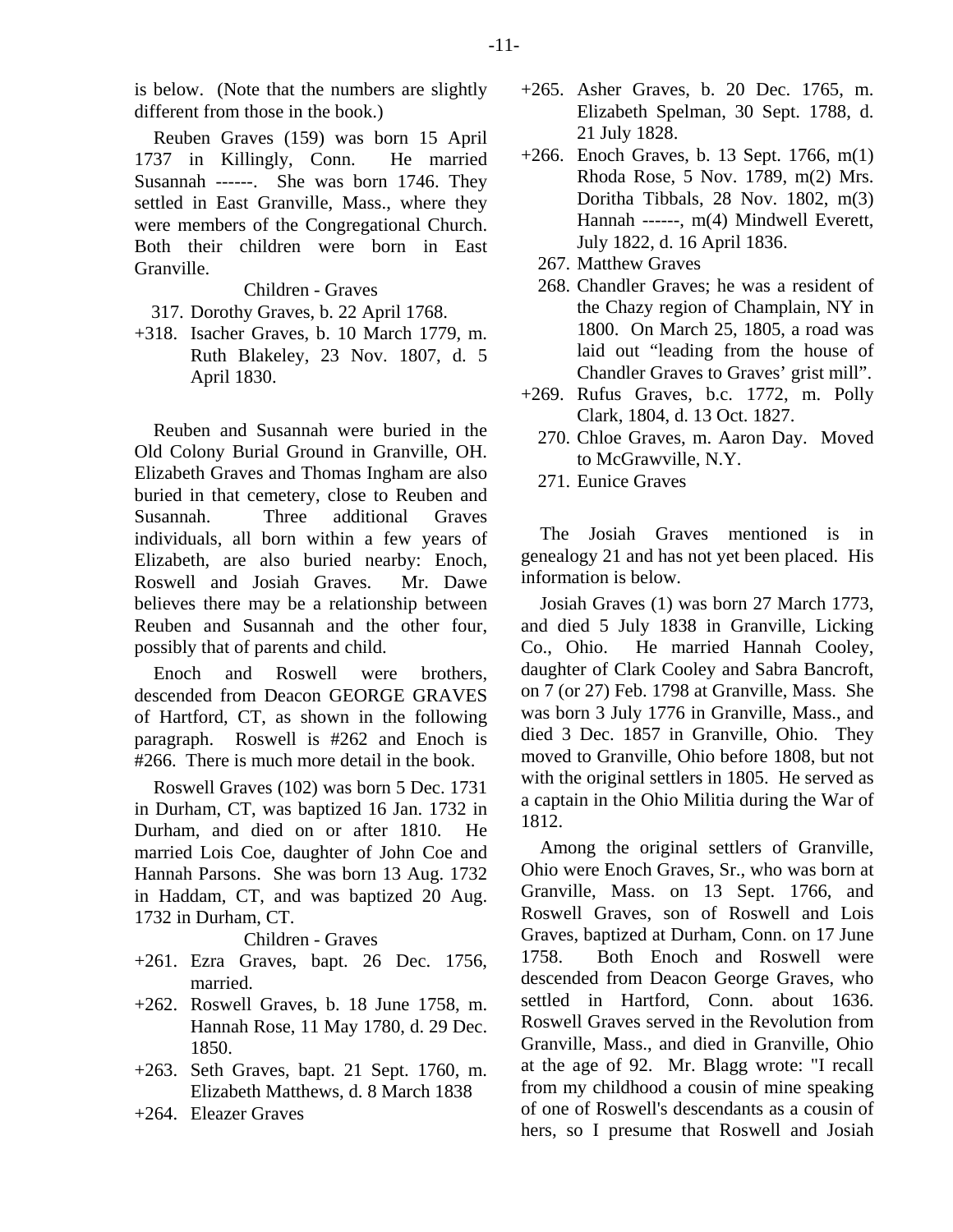were related. There is no mention of Josiah in Granville, Mass. Vital Records other than the record of his marriage."

Mr. Blagg believed that Josiah may have been a son of Reuben Graves of Granville, MA, and may have been descended from immigrant Deacon George Graves of Hartford, CT (gen. 65).

## Children - Graves

- +2. Valorus Alden Graves, b. 10 June 1799, m(1) Anna Baker, 25 Nov. 1819, m(2) Louisa M. Warren, 27 Sept. 1835, d. 15 Jan. 1881.
- +3. Josiah Harmon Graves, b. 13 May 1802.
- 4. Beala Cooley Graves, b. 10 Feb. 1808, d. 2 May 1810.
- 5. Abial Graham Graves, b. 3 March 1811, d. 12 Sept. 1862.
- 6. Hannah Corintha Graves, b. 1 May 1817.

Was Elizabeth a sister of Josiah Graves? Were they children of Roswell Graves Sr. or of Reuben Graves? What can be done to find out?

Ms. Shirley Pehrson, PO Box 414, Monticello, UT 84535 (spehrson@sanjuan.net) is searching for the ancestry of her PHINEAS GRAVES who married Eliza ------ and had at least one son, Simon Legree Graves, born 15 March 1840. According to her information (family legend), Eliza was born in Nova Scotia, and "Simon was a small boy when his parents came from England and settled in Nova Scotia. When Simon was a young man he came to Leadville, Colo. during the Gold Rush before Denver was built. He was a finished carpenter by trade." Simon married Eliza Luella Hammond. She was born 26 July 1854 in Massachusetts. "Her ancestors by the name of Chase came over on the Mayflower. When she was a small girl her parents came to Leadville, Colo. with a wagon train. They didn't like the West so they went back to Illinois. When the Gold Rush started in Colo. they came back to Leadville somewhere around 1858."

Her father was Perl Leroy Graves, born 29 Oct. 1904 in Dolores, Montezuma Co., CO, son of Herbert Watson Graves and Clara Belle Thornell. Herbert was a son of Simon Legree Graves.

ED. NOTE: It appears that her Phineas Graves may be descended from JOSEPH GRAVES (b. 1699) and Rachel Pratt of Framingham, MA (gen. 133) as follows: Joseph<sup>1</sup>, Phineas<sup>2</sup> b. 1735, John<sup>3</sup>, Phineas<sup>4</sup> b. 1805, Simon<sup>5</sup>. The information for Phineas<sup>4</sup> from the genealogy is below. It is believed that Joseph<sup>1</sup> Graves may be descended from Rear Admiral Thomas Graves of Charlestown, MA (gen. 28), and may also be related to Lt. William Graves and Elizabeth Williams of MA, Nova Scotia & New Brunswick (gen. 238). Help is needed for Simon Graves, his ancestry and descendants.

Phineas Graves (53) was born in 1805 and died after 1881. He married Eliza (or Elizabeth) Jane Johnson, daughter of Uriah Johnson, in 1829 (Wilmot Twp. records). She was born about 1809, died 2 Sept. 1886, and was buried in Pereau Cem., Pereau, Kings Co., Nova Scotia.

## Children - Graves

- +97. Samuel Graves, b. 1832, m(1) Sophronia (or Susanna) Rand, m(2) Huldah Rand.
- 98. Avis Ann Graves, b.c. 1833.
- +99. Rachel Graves, b.c. 1835-1837, m(1) Levi Rand, 31 March 1855, m(2) James Woolaver, 29 Dec. 1868, d. 12 April 1907.
	- 100. John Graves, m. ------ Pineo.
	- 101. Robert Graves, b.c. 1836, killed by falling tree at age 20.
	- 102. Simon Graves, married.
	- 103. Maria Graves, m. Alexander Kennedy.

Dr. and Mrs. James Russell Graves, 15015 S.E. River Forest Dr., Milwaukie, OR 97267- 2504 (jang10@aol.com), have been researching his Graves ancestors for many years. They believe that Thadeus Graves and Mathilda A. Beeman of NY & IA (genealogy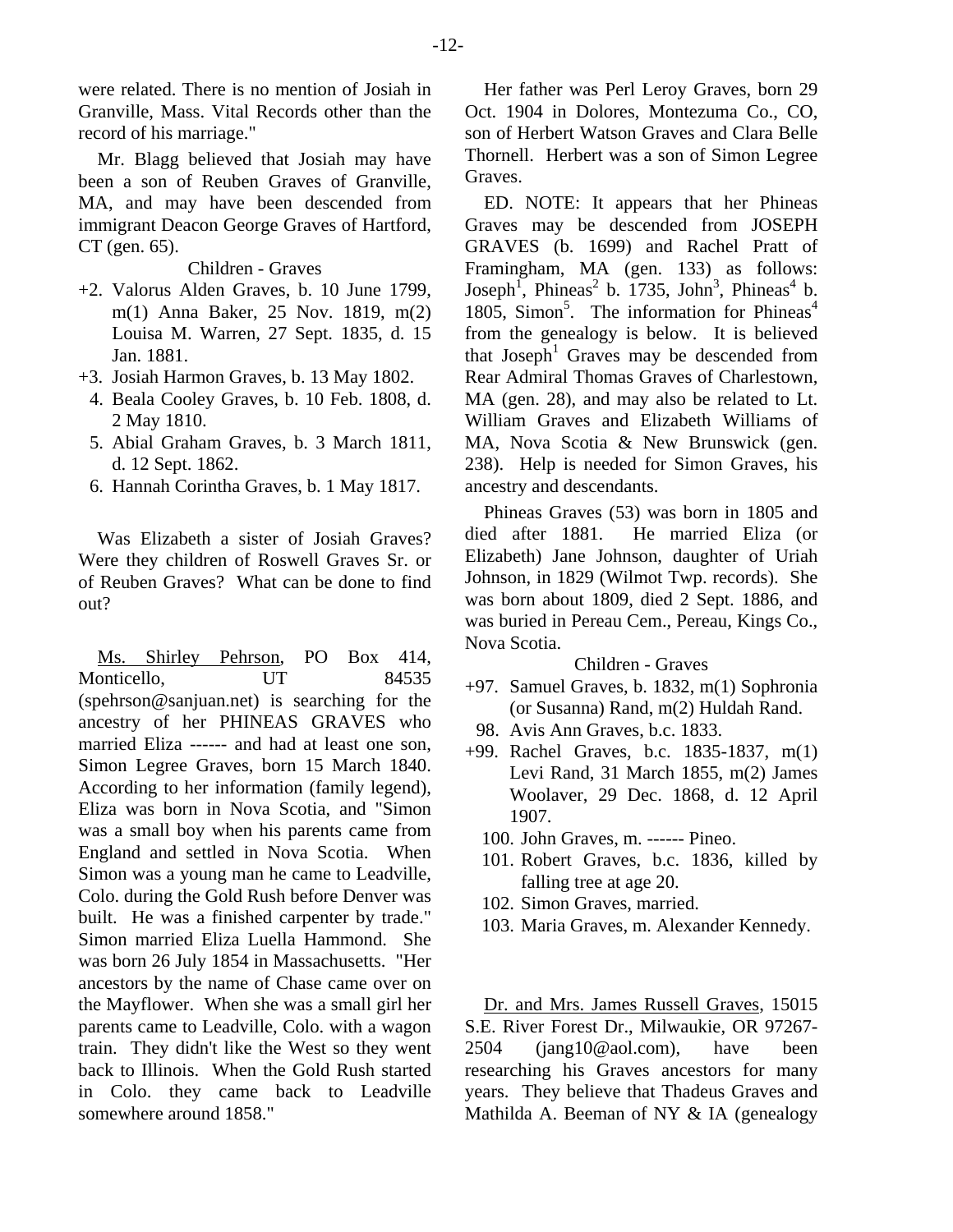59) may be the same as his great-grandfather THADDEUS GRAVES.

His Thaddeus Graves at age 51 married a widow and mother of 4 children, Catherine Tanner Janes, age 37, on Sept. 23, 1871 in New Hampton, Chickasaw Co., IA. They had one more children, Hiram Chester, born 17 June 1872 (his grandfather). Thaddeus died 31 March 1888, and was buried in Rowley Hill Cem., near Bassett, Chickasaw Co., IA. Catherine, a twice-widowed woman, married a neighboring widower, Henry Newling, on 29 Sept. 1897 in Charles City, Floyd Co., IA, and died about 4 years later on 23 July 1901. She was buried next to Thaddeus (spelled Thadeus on the tombstone in Rowley Hill Cem.

Although the following information submitted by Mr. R. Vernon Graves, 1410 Silver St., Sumner, WA 98390-1724, says that Thadeus Graves died in 1863 or 1864, it appears that either he did not die then or there was another Thadeus/Thaddeus with many similarities.

## GENERATION 1

Thadeus Graves (1) was born about 1815, birthplace unknown, but he told his children he grew up in Steuben Co., N.Y. Although he may have been born in N.Y., his son Carlisle stated on the 1900 census that his father was born in Ireland. If he was a son of the Thadeus Graves of Ross Co., Ohio (as discussed below), he was probably born in N.C. He died in 1863 or 1864 (or 1861?) in Allamakee Co., Iowa.

He married Mathilda A. Beeman, daughter of Cyrus Beeman and Avis Bowen, about 1841. She was born 14 March 1824 in New Haven, Addison Co., Vt., died 4 March 1912 in Petosky, Mich., and was buried in Portland Cem., Portland, Mich.

They were living on a farm in Norfolk, St. Lawrence Co., N.Y. in 1850. Their first three sons were born in New York. Since Carlisle was born in St. Lawrence Co., it is assumed the other two were also.

Sometime after 1855 (probably 1859) the family moved to Iowa, possibly with a short stay in Steuben Co., N.Y. By 1860, the family was living in Jefferson Twp., Allamakee Co., Iowa, near Mathilda's father. Myron Oscar was born there in 1862. They had a farm south of Waukon, but Thadeus also worked as a circuit preacher, possibly associated with the Methodist Church. While returning from a circuit-riding trip, he was lost in an early fall blizzard, either in 1863 or 1864.

By 1865, Mathilda and the four boys were living in Ionia, Mich. Later she moved to Ann Arbor with the two youngest, where they went to college. George and Carlisle remained in Ionia Co. After the youngest boys finished college, she returned to Ionia for a few years, then moved to Petoskey, Mich., where Myron was teaching. She lived in Petoskey until her death in 1912.

Mr. R. V. Graves believes that Thadeus Graves was a son of Thadeus Graves/Greaves of Ross Co., Ohio. He bases this belief on several factors. First, both Thadeuses spelled their name with only one 'd', versus two d's most other places. Second, Thadeus's son Carlisle stated in the 1900 census that his father was born in Ireland, and the first village north of Jefferson Twp. was named Londonderry. Third, Thadeus was supposed to have grown up in Steuben Co., N.Y., and over on the state line is Steubenville, Ohio. Fourth, Thadeus named has third son Anson, and Thadeus of Ross Co. apparently had a son named Anson who drowned in Salt Creek, Ross Co., in 1847.

Thadeus of Ross Co. was born about 1790 in N.C., and died after 1840, probably in Ross Co. His wife is unknown. It appears that Thadeus married, and settled first in N.C., probably near where he had grown up. Between 1810 and 1820 he moved to Jefferson Twp., Ross Co., Ohio, living there until after 1840. He and his family appeared in the Ross Co. census records for 1820, 1830 and 1840. His children, according to the census and *The*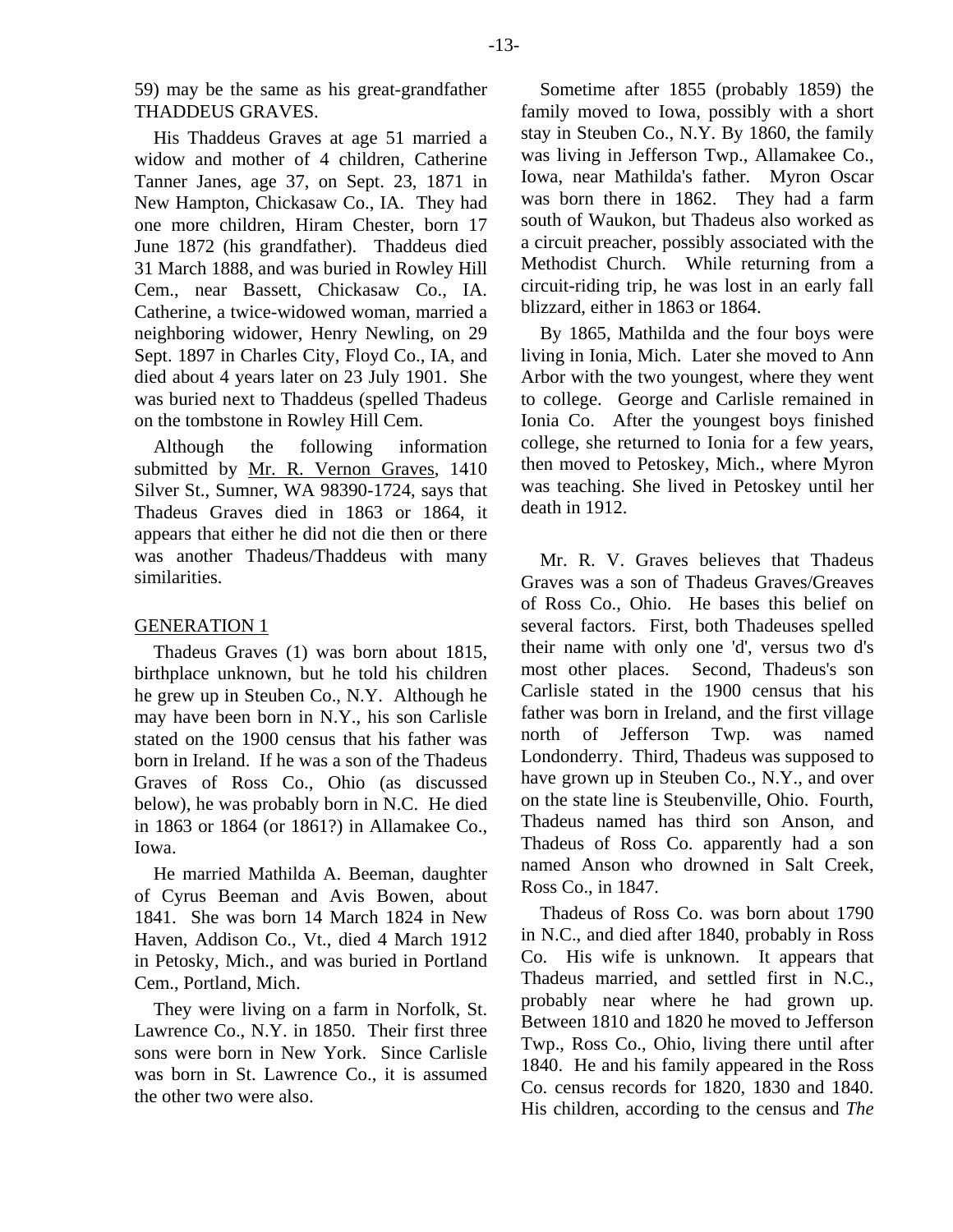*County of Ross*, by Henry Holcomb Bennett, 1902, p. 291, are:

- (1) dau., b. 1810-15, gone before 1840.
- (2) Thadeus, b.c. 1815, gone before 1840.

(3) Anson E., b.c. 1816, drowned 1847, age 31.

- (4) dau., b. 1815-20.
- (5) son, b. 1820-25.
- (6) dau., b. 1820-25.

(7) son, b. 1825-30, not in 1840 census (died?).

(8) dau., b. 1825-30, not in 1840 census (died?).

- (9) son, b. 1830-35.
- (10) dau., b. 1830-35.
- (11) dau., b. 1835-40.

Children - Graves

- +2. George Graves, b.c. 1851, never married, d. after 1898.
- +3. Carlisle Beeman Graves, b. 18 Feb. 1854, m. Florence Viola Somers, 21 (or 12) Feb. 1882, d. 25 Jan. 1917.
- +4. Anson P. Graves, b. 15 Jan. 1855, m. L. F. Graves, d. 20 Jan. 1878.
- +5. Myron Oscar Graves, b. 15 Jan. 1862, m. Grace Sappington Hayes, 8 July 1920, d. 8 Dec. 1930.

#### GENERATION 2

George Graves (2) was born about 1851. Little is known about his life. He was considering going into the ministry, while in his late teens. Later he lost his right arm above the elbow in a Fourth of July accident at St. Johns, Mich. He never married, but did travel around the country a lot working at various jobs. He was last heard from when the family received a picture postcard in 1898. At that time, he was working in a logging camp in northern Minnesota.

Carlisle Beeman Graves (3) was born 18 Feb. 1854 in Potsdam (or Norfolk), St. Lawrence Co., N.Y., died 25 Jan. 1917 on his farm in Ronald Twp., Ionia Co., Mich., and

was buried 27 Jan. 1917 in Palo Cem., Palo, Mich. He married Florence Viola Somers, daughter of James H. Somers and Caroline P. Johnson, on 21 (or 12) Feb. 1882 in Palo, Ionia Co., Mich. She was born 13 March 1862 in Howard (or South Dansville), Steuben Co., N.Y., died 31 March 1931 on the farm in Ronald Twp., Ionia Co., Mich., and was also buried in Palo Cem.

## Children - Graves

+6. Wilfred Oscar Graves, b. 1 Aug. 1899, m(1) Cynthia Louise Conroe, 11 Sept. 1926, m(2) (Mrs.) Mary Smith, 1971, m(3) (Mrs.) Edna (Woods) Compton, 16 Sept. 1978, d. 26 Sept. 1985.

Anson P. Graves (4) was born in 1855, probably in St. Lawrence Co., N.Y. He settled on a farm near Portland, Mich., and was starting a factory when he died of pneumonia at age 24 (about 1879). He left a widow, who later remarried and moved away. According to a second inscription on his tombstone, he had a son who died the year before (about 1878?).

## Children - Graves

- 7. Gifford Graves; known to have graduated from high school.
- 8. son, d.c. 1878.

Myron Oscar Graves (5), known as Oscar or M.O., was born 15 Jan. 1862 in Jefferson Twp., Allamakee Co., Iowa, and died 8 Dec. 1930 in Los Angeles, Calif. He married Grace Sappington Hayes of South Dakota on 8 July 1920. He graduated from the University of Michigan in 1886, later getting his doctorate in Law in 1892.

After living in Howard and Wyandotte, Mich., where he was principal or superintendent of schools, he moved to Petoskey, Mich., in 1888. Here he was the first Superintendent of City Schools and later Principal of North Michigan Normal, which he helped establish.

He moved to Nevada in 1909, but was in Los Angeles in 1910, where he started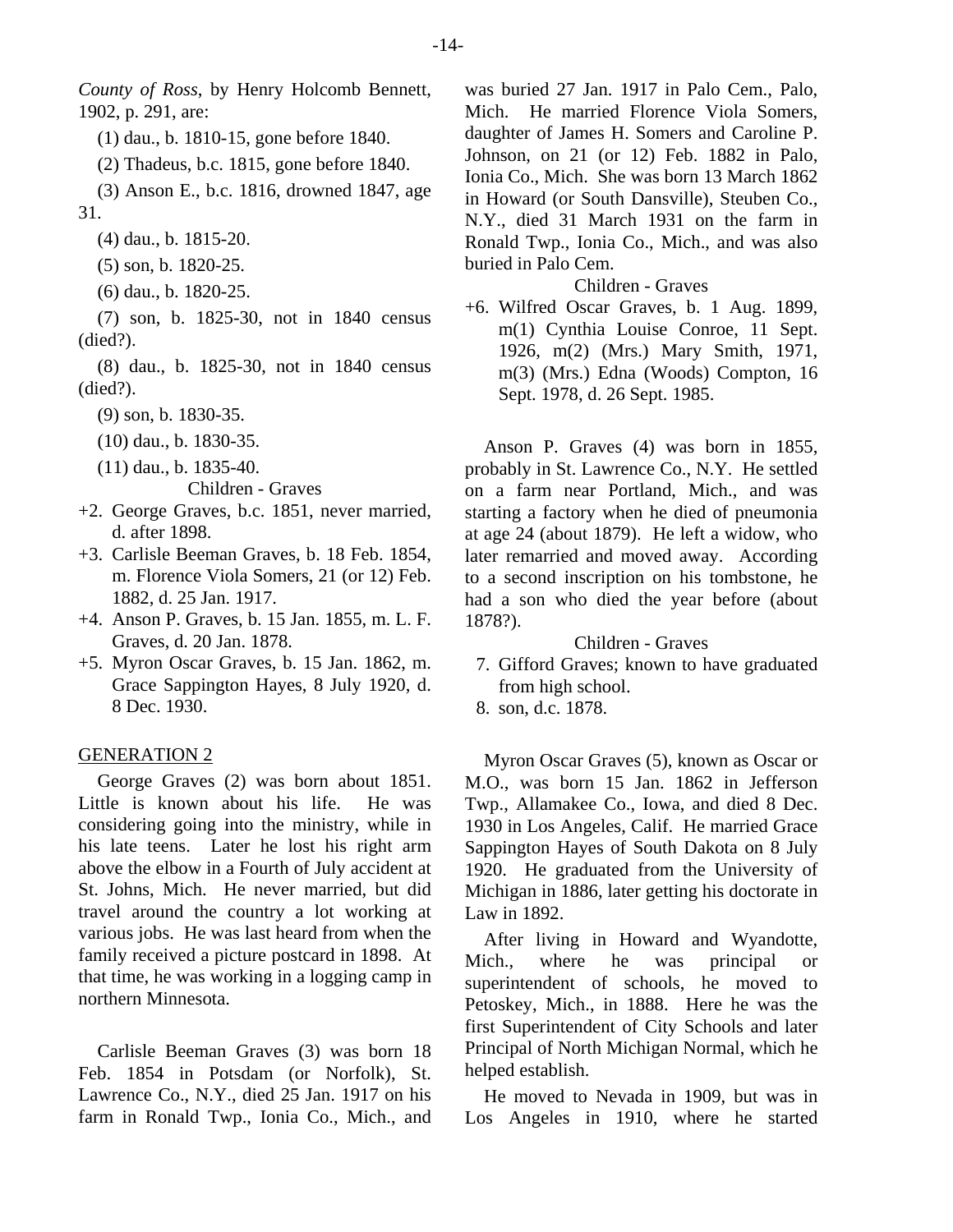practicing law. He was active in many social and political organizations. After his marriage in 1920, they made their home in the Eagle Rock area on the east side of Los Angeles.

## Children - Graves

9. Helen Octavia Graves, m. J. E. Grab.

Dr. and Mrs. Graves wrote: A Matilda Graves bought land (Sept. 13, Twp. 96, R. 15) from the Refsniders in Floyd Co., Iowa on 5 Aug. 1865. In 1866, Matilda and "husband" sold that land to John Lower (Sower?). In 1867 a T. Graves bought land in Floyd Co. (24-96-15) and in 1869 purchased some land (23-96-15) from a Geo. Gregory and wife. Confusingly, also in 1869, a Thaddeus Graves is listed as buyer of the same land (24-96-15) as was purchased in 1867.

After Thaddeus (Dr. Graves' grandfather) married Catherine Janes in 1871, a "Thaddeus" sold the land purchased in 1869 in Floyd Co., IA, and our notes also state that "Thaddeus Graves and wife sold land to Hannah Crandall in St. Lawrence Co., NY (relative of Catherine? - she has Crandalls in her ancestry.)

In 1876, Thaddeus and Catherine sold land in Sect. 13, Twp. 96 to Fred Janes, her son by her first marriage (same land purchased in 1865 by Matilda?), and in 1880 the census lists Thaddeus as a farmer at Chickasaw Co., Iowa (age 60), with Catherine (age 47), Hiram Chester (age 11) on  $95(SW)$ -14(SW)-3. The 1885 census lists Thaddeus as a farmer still in Chickasaw Co., and this Thaddeus died 31 March 1888 at age 68.

Surprisingly, on Sept. 10, 1909, Matilda A. Graves (nearly 80 years old) filed from Petoskey, MI, a "Declaration for Widow's Pension" as the widow of Thaddeus Graves, who she said volunteered in Iowa on or about the  $1<sup>st</sup>$  of April, 1862, as a private to serve in the Civil War (she said he was in the Battle of Willson Creek, MO) and honorably discharged in the winter of 1863. She stated she was married to him at Newhaven, Vermont, on the 14<sup>th</sup> of Sept. 1847, and also claimed he died in

1873 at "some place in Minnesota, I think Redwood." A denial to the declaration was issued when the search for his record was abandoned. (No. 927053, actually recorded 13 Sept. 1909, by the Dept. of the Interior, Bureau of Pensions.)

Matilda died in Petoskey, MI on 4 March 1912, where she had lived near at least one of her sons since leaving Iowa, and was buried in Portland, MI.

The questions are: Could these Thaddeuses both be the same man? Or are they cousins or even unrelated, living and purchasing lands so close together in Alamakee and Floyd counties, Iowa? Even if unrelated, what is the ancestry of Thaddeus Graves, ancestor of Dr. Graves? Do the lands purchased and sold by a Thaddeus and Matilda which seem to have been subsequently sold by Thaddeus and Catherine indicate a divorce or abandonment between Thaddeus and Matilda rather than a death?

#### *SOUTHERN GRAVES FAMILIES*

Ms. Diane Brundidge, 1018 Mackey Pike, Nicholasville, KY 40356 (Dbrundoll@aol.com) is looking for the ancestry of Dr. WILLIAM SAMUEL GRAVES, born in 1820 in Marion, KY, who married Helen Shelby.

The GFA website shows George N. Graves, son of John Graves and Sarah Noble of MD & KY( gen. 96), with a son William Graves, born about the right time (see #10 below). Ms. Brundige believed she had found that this was her William Samuel Graves.

George N. Graves (2) may have first married Maria Mattingly, and he was probably the George Graves who married Catherine Medley, daughter of John Medly (or Medley?), on 10 (or 12) Feb. 1810 in Washington Co., KY. Catherine was born in 1793 and died in 1865. She secondly married Ralph Leak, her brother-in-law and the father of a Dr. Leak who married a Miss Rhodes and lived at New Haven, KY.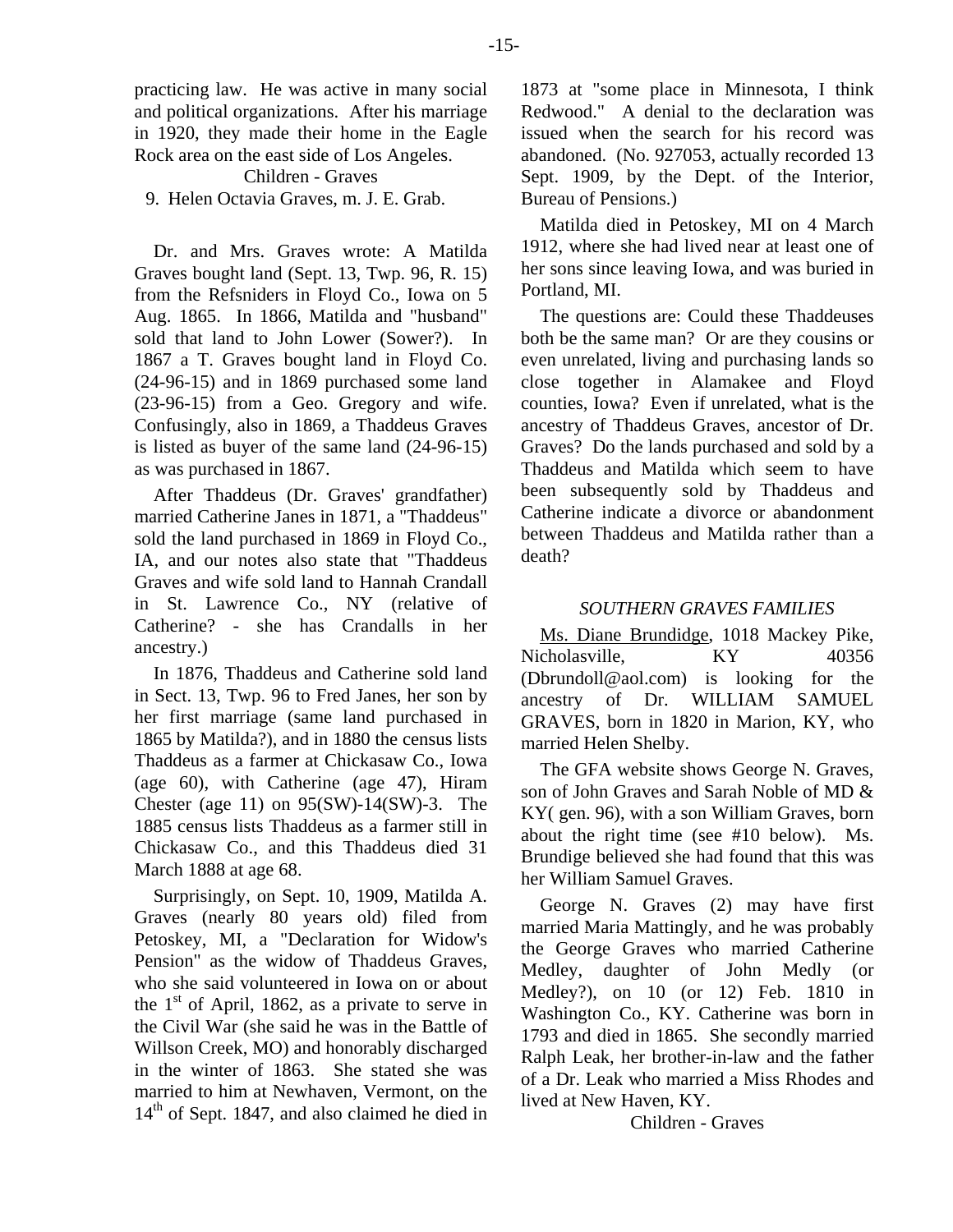- 8. George Noble Graves
- 9. (Dr.) John Graves
- 10. (Dr.) William Graves
- +11. Jesse A. Graves, b. 28 Feb. 1827, m. Martha A. Downs, d. 30 Jan. 1866.
	- 12. Susan Graves; moved to MO with her mother.
	- 13. Ellen Graves, m. Robert Franklin Hume. He was a tanner. They lived in Louisville, KY.
	- 14. Mary M. Graves, b. 28 Sept. 1829, m. Alfred R. Vancleave.
	- 15. Sarah Ann Graves, b. 27 Aug. 1836, m. David L. Ray.
	- 16. Elizabeth Graves, b.c. 1823 (Ky.), m. Paul Russell, 24 Jan. 1860 (Raywick, Ky.).
- 17. Susan Graves, m. ------ Leake.
- +18. Cynthia Ann Graves, m. James Ditts.

However, she then discovered the genealogy of John M. Graves and ------ Barnes of St. Mary's Co., MD & KY (gen. 261) which shows her William S. Graves as #3 (see below).

John M. Graves (1) was born 15 Nov. 1783 in St. Mary's Co., MD, and died in 1844 in Washington Co., KY. He married ------ Barnes. She was born about 1793 in St. Mary's Co., MD, and died in 1866 in Washington (or Marion?) Co., KY. Their names were shown on the marriage license of their son, John M. Graves, and her name looked like Gideon Barnes, but that might be a misreading. They lived in Marion Co., KY.

The members of this family were Catholic, and much family information has been obtained from baptismal records and other early Catholic records in western KY. They were under the parish of the well-known priest Father Elijah Durbin of the Louisville, KY diocese. Records found include documentation for the children of slaves of the family. Dr. John M. Graves and wife are recorded as godparents to slaves and later servant children. As godparents, other family names mentioned include Blandford, Shelby, Medley, Elliott, and Boone.

They may have been closely related to the John Graves who married Sarah Catherine Noble, was about the same age as John M. Graves, and also settled in Marion Co., KY. This John Graves was from St. Mary's Co., MD.

#### Children - Graves

- +2. John M. Graves, b. 17 Nov. 1811, m. Lucinda Ann Merriman, d. 18 Dec. 1883.
- +3. William S. Graves, b. 28 Aug. 1820, m. Helen A. Shelby, d. 26 Jan. 1902.

The problem she now has is that she can find no marriage of a John Graves to a Barnes in Washington Co., KY. She also checked all the census records for Washington and Marion counties, from 1810 to 1850, and none of the John Graveses are the right age with the right age children, but there is a George that fits. Can anyone help?

Mrs. Valerie DeLisle, 302 Park Lane, Wilmington, DE 19804 (jmedley1) @delanet.com), was told that her great-greatuncle was Gov. David Bibb Graves of AL. His descent from Capt. Thomas Graves of VA is believed to be: Thomas<sup>1</sup>, Francis<sup>2</sup>, Francis<sup>3</sup>, William<sup>4</sup>, William<sup>5</sup>, David<sup>6</sup>, Robert Russell<sup>7</sup>, David<sup>8</sup>, David Bibb<sup>9</sup>. Bibb Co., AL was named after Gov. Bibb Graves' cousin, William Wyatt Bibb. The earliest known ancestor in her Graves line is NEWTON GRAVES, who was supposedly an uncle of Gov. Bibb Graves. However, the known family information does not support this relationship. She would appreciate help. Her submitted family information is below. How is this Newton Graves related to Gov. Graves and to Capt. Thomas Graves?

# DESCENDANTS OF PARENTS OF NEWTON GRAVES AND MARGARET E. B. JACKSON OF AL

GENERATION 1

------ Graves (1) married ------. Children - Graves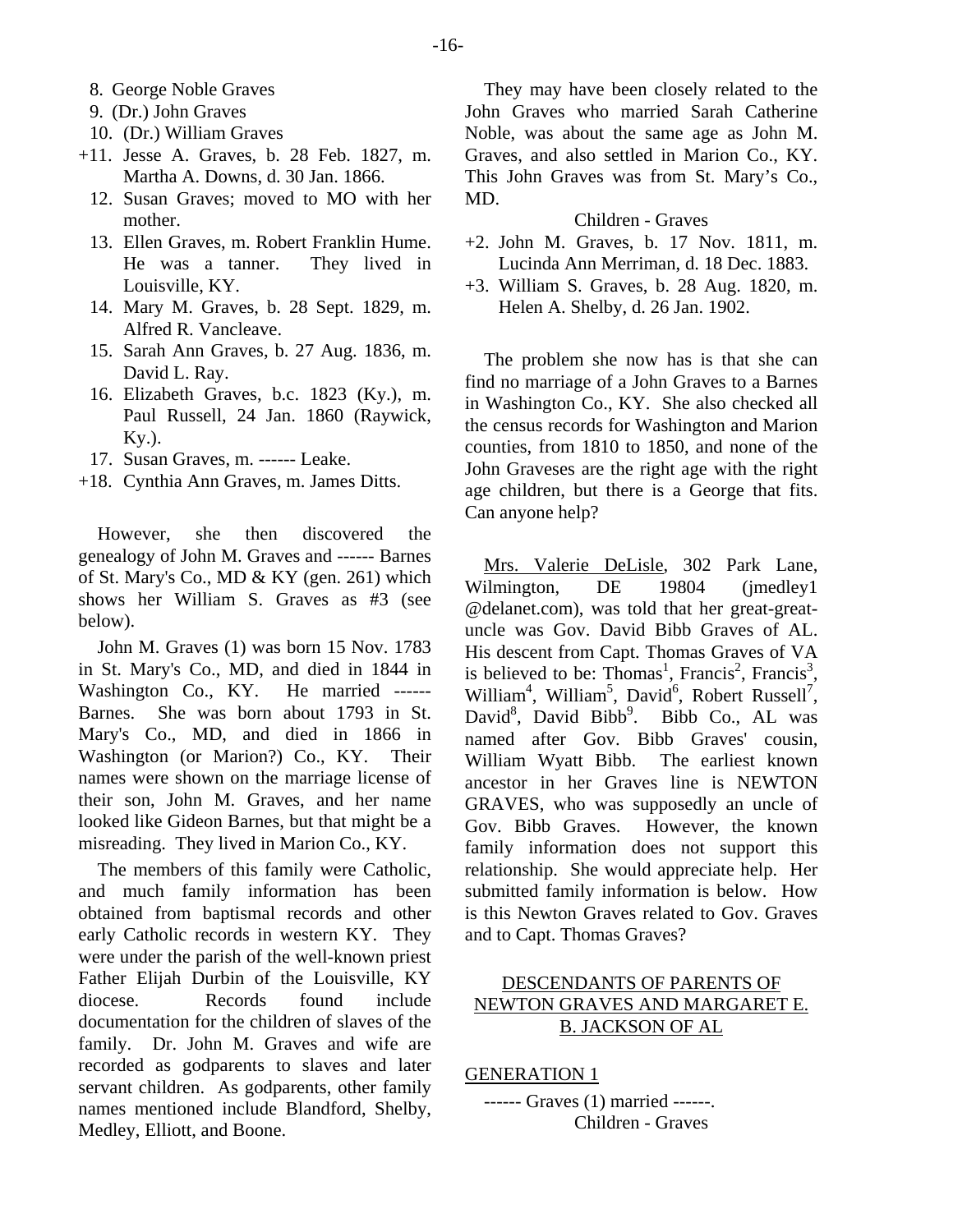- +2. Newton Graves, b. 16 July 1841, m. Margaret E. B. Jackson, 3 Jan. 1867, d. 31 Aug. 1906.
	- 3. Zack H. Graves, b. 11 Oct. 1846, m. Elizabeth Jackson, d. 24 April 1909. She was b. 20 Nov. 1845.
	- 4. Maniel Graves
	- 5. daughter, m. ------ Huttr.
	- 6. Allie Graves, m. ------ Robinson.

#### GENERATION 2

Newton Graves (2) was born 16 July 1841 in AL, died 31 Aug. 1906 in AL, and was buried in Pea River Cem., near Brundidge, Pike Co., AL. He married Margaret E. B. Jackson on 3 Jan. 1867 in Pike Co., AL. She was born in 1847 in SC, and died 10 Jan. 1925. All their children were born in AL.

Children - Graves

- +7. Oscar E. Graves, b. 20 Nov. 1867, m(1) Mary Frances Whitehead, m(2) Sallie Rottow, m(3) Mollie Wilks, d. 27 Jan. 1936.
- 8. Nettie Olline Graves, b. 3 Feb. 1870.
- +9. Basker Newton Graves, b. 18 Sept. 1873, m. Rosa ------, d. 31 Aug. 1906.
- +10. Edward Malcom Graves, b. 1 Sept. 1878, m. Rosa Lee Thrash, d. 20 March 1920.
	- 11. John Roberts Graves, b. 29 Aug. 1882, d. 31 Aug. 1906.

#### GENERATION 3

Oscar E. Graves (7) was born 20 Nov. 1867 in AL, and died 27 Jan. 1936. He first married Mary Frances Whitehead. He married second Sallie Rottow. He married third Mollie Wilks.

Children - Graves, by Mary F. Whitehead

- +12. Oscar Wyatt Graves, m. Veda Mae ------.
- +13. Curtis Howard Graves, b. 1904, m. Thelma Bernice Logan, d. 1944.
- +14. Thelma Gladys Graves, m. Witt Tucker.
- +15. Jewell Graves, m. J. T. Newberry. Children -Graves, by Sallie Rottow
	- 16. child
	- 17. child Children - Graves, by Mollie Wilks
- +18. Alter C. Graves, m. Mattie Lou ------.
- +19. Escar Newton Graves, b. 25 July 1896, m. Clara Barton Adams, 6 July 1919, d. 17 Nov. 1970.
- +20. Mollie Graves, m. Tom McCollough.

Basker Newton Graves (9) was born 18 Sept. 1873 and died 31 Aug. 1906. He married Rosa ------.

Children - Graves

- 21. Lura Graves; one child.
- +22. Fonso Graves, m. Helen ------.
- +23. daughter, m. Eugene Hayes.
- +24. Elsie Graves, m. Vincent Allen.

Edward Malcom Graves (10) was born 1 Sept. 1878 in AL, and died 20 March 1920. He married Rosa Lee Thrash. She was born 6 Sept. 1885 and died 10 Sept. 1970.

## Children - Graves

- 25. Fouzi Graves
- 26. Louzi Graves
- 27. Essie Graves
- 28. Millie Graves
- 29. Cornie Graves

Ms. Serenah McKay, 1502 East Red River, #153, Victoria, TX 77901, is looking for the ancestry of JAMES LUTHER GRAVES. Her information is below.

## DESCENDANTS OF JAMES LUTHER GRAVES OF TN & TX

## GENERATION 1

James Luther Graves (1) was from TN. He married ------.

Children - Graves

+2. William Pickett Graves, b. 18 March 1854, m. Sam Houston Ross, 23 Dec. 1878, d. 19 Aug. 1935.

## GENERATION 2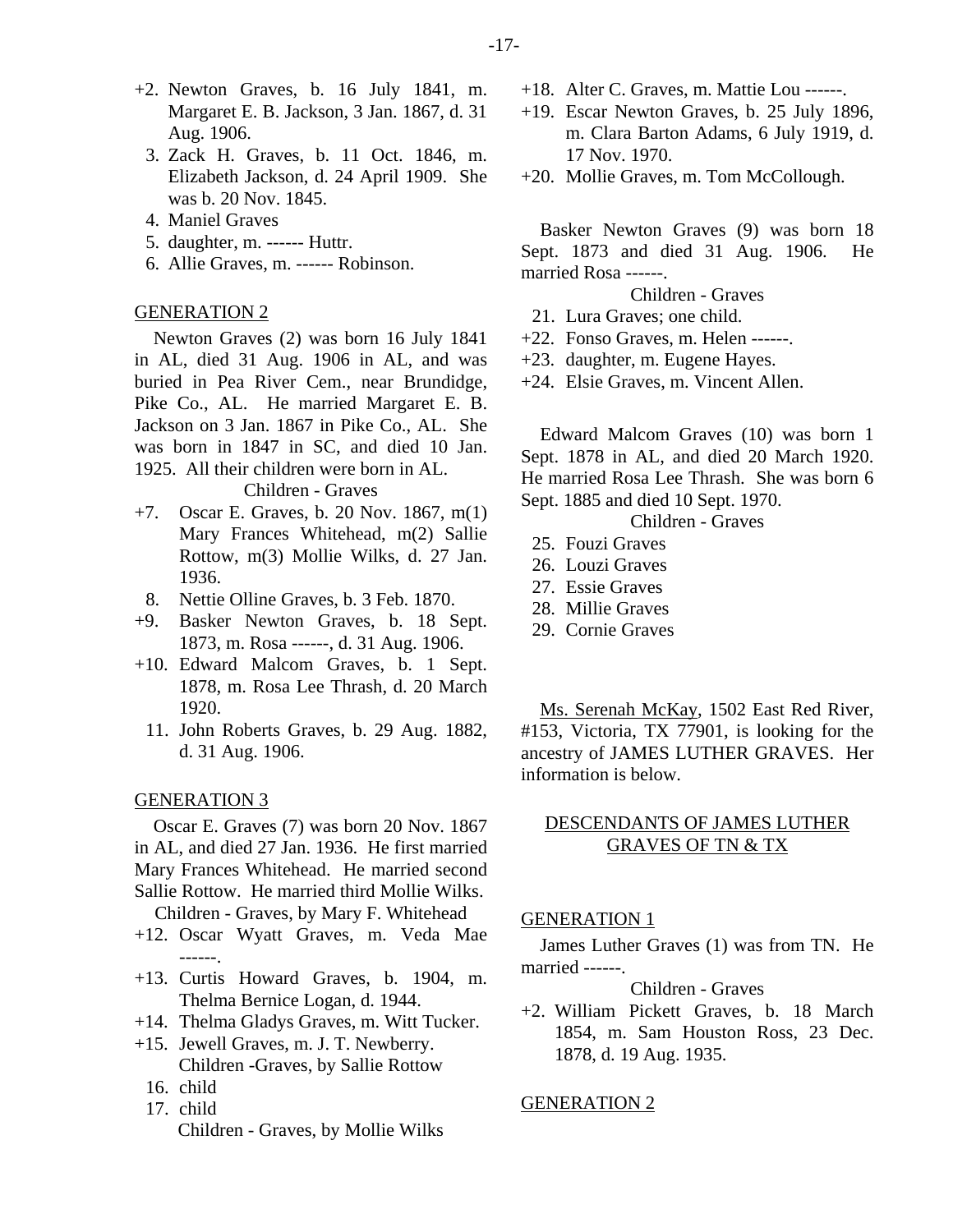William Pickett Graves (2) was born 18 March 1854 in either Matagorda Co. or Bastrop Co., TX, and died 19 Aug. 1935 in Roswell, NM. He married Sam Houston Ross on 23 Dec. 1878 in LaGrange, TX. Her grandfather was a good friend of Sam Houston and so they named her in honor of him.

Children - Graves

- +3. Willie Ross Graves, b. 8 Dec. 1881, m. Gus McClain, 22 Dec. 1902, d. 8 Feb. 1975.
	- 4. Frances ("Frank") Graves, d. at age 101 in Corpus Christi, TX. She was quite a character, and stood on her head every day into her 90's for her circulation.

#### GENERATION 3

Willie Ross Graves (3), called "Grandmother Mac" by some of the family, was born 8 Dec. 1881 near LaGrange, TX, and died 8 Feb. 1975 in Pampa, TX. She married Gus McClain on 22 Dec. 1902. There was a lot of musical talent in this part of the Graves family. As a young girl, Grandmother Mac helped her family hold a homestead in New Mexico. By 18 she was teaching music, as she played the guitar, mandolin and piano. In their early years, Willie and Gus were farmers and migrant workers, largely picking cotton. Willie worked at a department store in her later years, until well into her 80's, walking to work every day. All their children were born in LaVernia, TX, in a house on the banks of Cibolo Creek.

Children - McClain

- 5. Thelma McClain, b. 1903. Living in San Marcos, TX in 1997.
- 6. son, b. 1905, died at birth.
- 7. Gus Ripley McClain, b. 1906, d. 1958.
- 8. Orville Graves McClain

Mr. Michael D. Graves, PO Box 3252, Humble, TX 77347-3252 (sugraves@ev1.net), is looking for information about his greatgrandfather, J. E. GRAVES, born about 1835 in KY. He first married Martha ------. He married second Elizabeth B. Laird on 23 Oct. 1875. A son of J. E. and Elizabeth was Claude Ervin Graves, b. 14 Aug. 1876, died 14 Aug. 1951 in Bernice, LA, grandfather of Michael D. Graves.

Mr. Michael Sandridge, 2900 Gaylord Ave., Kettering, OH 45419 (Pooky4830@aol.com), had a query on page 109 of the Oct. 1999 GFNL. He was looking for the ancestry of his George Washington Graves who married Eliza A. ------ and lived in IN and OH. It has now been determined from the 1860 and 1880 censuses that George was descended from JOHN GRAVES and Sarah ------ of VA & OH (genealogy 160), and is listed as #117 in the partial genealogy below. Help with the ancestry of John Graves would be appreciated by Mike and others.

It can be seen in the following paragraph that there may be two families mixed together, one a Quaker family and the other from VA and possibly descended from Capt. Thomas Graves of VA. There is also uncertainty as to whether the father in generation 1 should be John Graves or William Graves.

## GENERATION 1

John Graves (1) married Sarah ------. Mrs. Ethel Ratcliff believes she was probably Sarah Moab, since that name was carried on through middle names for about three generations. John died in 1816 in Pike Co., Ohio. They lived in Harrison Twp., Ross Co., Ohio. Although descendants thought they had eight children, estate records mentioned below indicate there were probably ten, although the names of the other two are not known. Maybe there were two who died young.

Estate settlement papers dated 1816, Pike Co., Ohio, show that his estate was divided among his widow (2/3) and 10 heirs (the other third). No names were given in the estate papers, except for George Graves, as administrator of the estate. From Pike Co.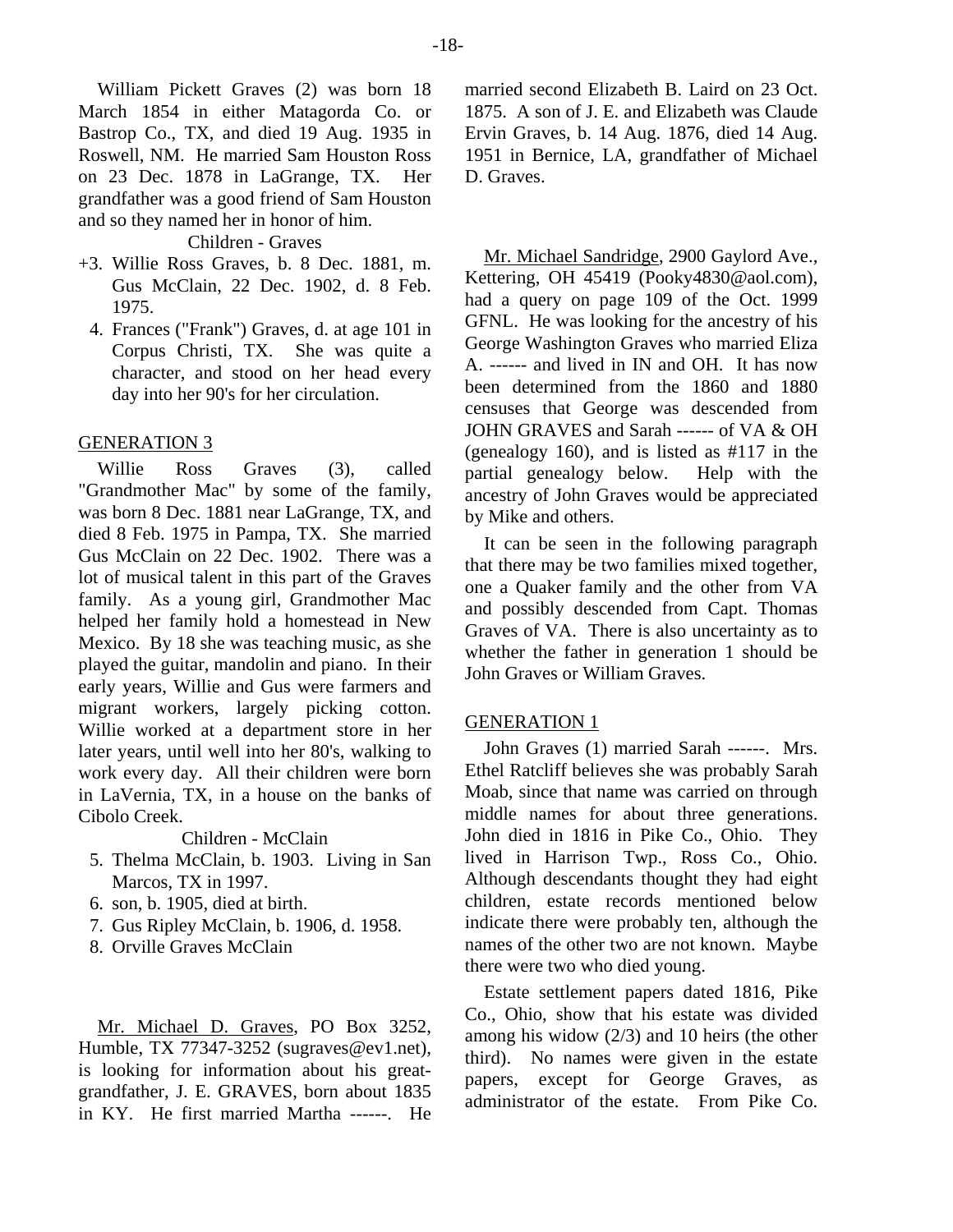records we find the names of sons Lewis, George, John D., and Zachariah.

There is an unconfirmed story that John was a wealthy landowner in Culpeper Co., Va. However, no records have been found to substantiate this.

It is interesting to note that there was a William Graves, born 2 Aug. 1756, who lived in Lexington, Ky., where all his children were born. He was descended from Capt. Thomas Graves of VA as follows: (1) Thomas, (2) John, (3) Ralph, (4) Ralph, (5) Ralph, (6) Richard, (7) William. The children of William were Josiah Graves, b. 1778, m. Sarah Lynn; John Graves; George Graves, b.c. 1782, lived in Portsmouth, Scioto Co., OH; Eleanor Graves, m. Nelson Rush (of OH); Mary Graves, m. Tillman Lewis. This George would fit as the George who is listed as a son of John Graves in the following genealogy. Is it possible that there were two people about the same age living in Scioto Co. at the same time, or that William Graves (b. 1756) died young and his brother John raised George, or that John was the one who lived in Lexington, Ky., and the information about William is wrong?

There also may be a connection of this family with the family of Willis Graves and Jane Carruthers of Culpeper Co., Va. and Ross Co., Ohio.

## Children - Graves

- +2. Alexander Moab Graves, b. 21 May 1773, m. Rebecca Comer, 28 Nov. 1803, d. 26 Jan. 1852.
- +3. Lewis Graves, b.c. 1777, m. Sarah Hanson, Aug. 1804, d. 30 April 1848.
- +4. George W. Graves, b. 11 May 1781, m. Aramiah Moor, 17 April 1803, m(2) Sarah Hunt, 27 March 1834, d. 7 Feb. 1839.
- 5. John D. Graves
- +6. Zachariah Graves, b.c. 1783, m. Tabitha ------.
	- 7. Nellie (or Eleanor?) Graves, m. William Rush, 24 Jan. 1804. According to Mrs. Ethel Ratcliff, this family lived in Eagle Twp., Vinton Co., Ohio. She heard her father speak of them. There is still a Rush

Hollow in the area, and a more recent generation had a daughter also named Nellie.

- 8. Catherine Graves
- +9. William Graves, m. Lydia Dugan, 18 March 1806, d.c. 1812.

# GENERATION 2

Zachariah Graves (6) was born about 1783 in Parkersburg, Va. (later W.Va.), and lived in Hamilton Co., Ohio. He is said to have been a son of John Graves who had other sons, among whom were John and George. John, the brother of Zachariah, was supposed to have lived many years near Lexington, Ky.

The deed records for Zachariah Graves in Hamilton Co. are as follows. His first deed was dated 10 Nov. 1818, and his last is dated 7 June 1830. Neither shows where he lived before or after Hamilton Co. His last deed gives his wife's name as Tabitha. He lived in Delhi Twp., Hamilton Co., Ohio.

Land records show that land was laid out for Zachariah Graves next to that of George Graves and Lewis Graves in about 1816 in Pike Co., Ohio.

A Zachariah Graves settled in Carryall Twp., Paulding Co., Ohio in 1828.

In addition to the children listed below, there may have been another son, William S. Graves, born about 1820 or so, died before 1850. Memory of an aunt of William O'Brien has a g-g-grandfather Graves marrying Elizabeth Wilson. There is a marriage record in Paulding Co., Ohio for Elizabeth Wilson and William S. Graves (spelled Groves on the record) on 27 July 1843, before J.S. Snook, Justice of the Peace. This g-g-grandfather supposedly died within a few years after marriage. In the 1850 census for Paulding Co., Ohio, living close to the family of Zachariah Graves and his wife Adaline, was Elizabeth Graves, 26, born N.Y.; Josiah W. Graves, 6, Ohio; Tobitha A. Graves, 4, Ohio; Roxceria Graves (presumably Roxanna), 2, Ohio. Mr. O'Brien's descent is from Roxanna Graves, born 19 Dec. 1847, Ohio, died 26 Dec.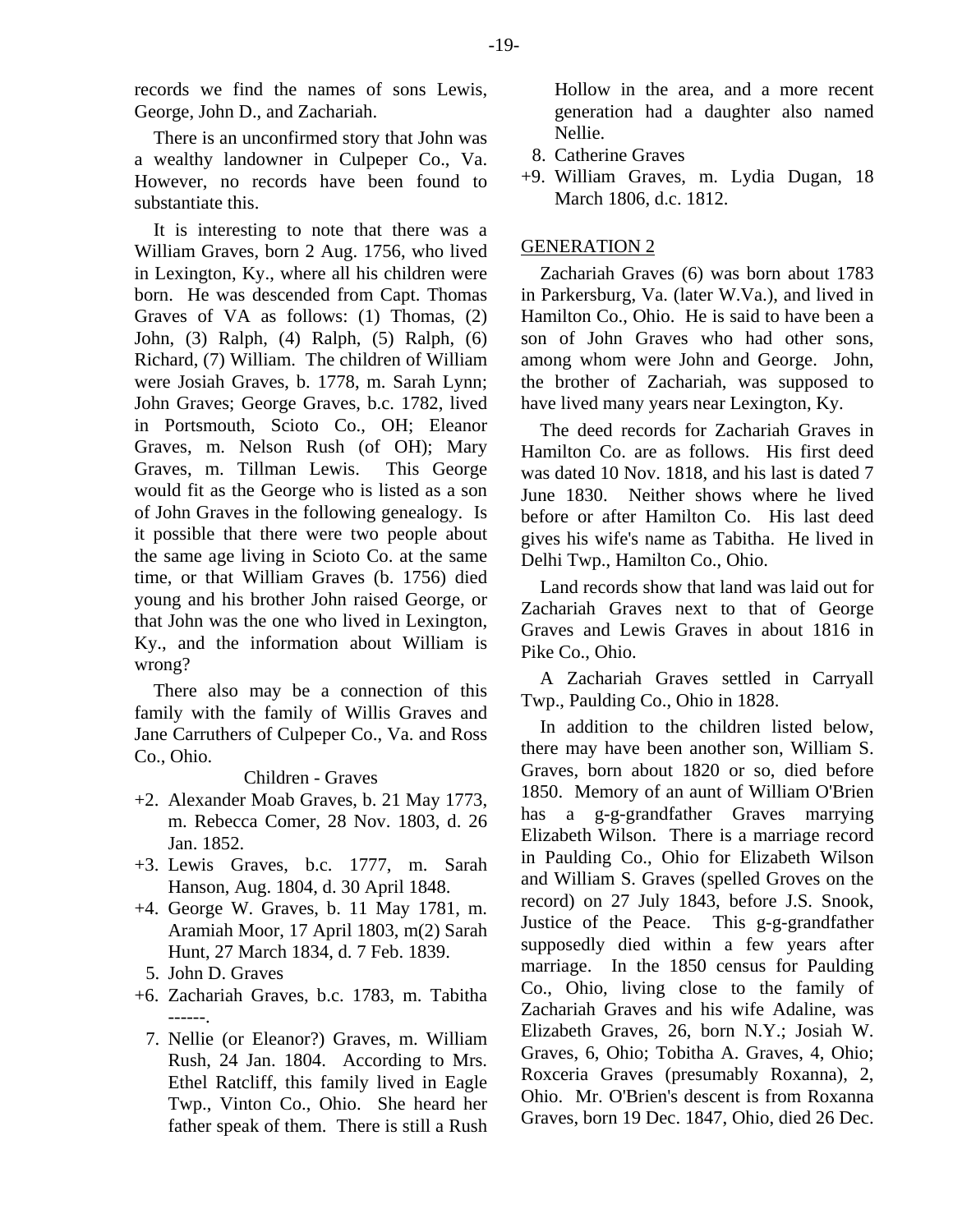1925, buried in Riverside Cem., Hastings, Mich. She was married to Roscoe Bethuel Greenfield on 24 May 1864 in Paulding, Ohio, by E.G. Longsworth, Minister of the M.E. Church.

#### Children - Grave

- +34. James Dugan Graves, b.c. 1813, m. Eliza Jane Carvin, 31 Aug. 1837, d. Oct. 1882.
	- 35. John Graves
- +36. Zachariah Graves, b.c. 1827, m. Adaline ------.
	- 37. Sarah Graves
	- 38. Nancy Graves
	- 39. Ann Graves

#### GENERATION 3

James Dugan Graves (34) was born about 1813 in Ohio, and died in Oct. 1882 in his 69th year. He married Eliza Jane Carvin, possibly called Jane, possibly on 31 Aug. 1837 in Williams Co., Ohio. She may have been born in 1822 in Ohio. The family apparently moved from Ohio to Indiana between 1842 and 1847, since their first three children were born in Ohio and the others in Allen Co., Ind.

The 1850 census for Springfield Twp., Allen Co., Ind., also listed Joshua M. Carvin, age 35, born in Ohio, blind, in their household. He may have been a brother of Eliza Jane.

#### Children - Graves

- 112. Thomas A. Graves, b.c. 1839. Lived in Antwerp, Ohio.
- +113. Christian R. Graves, b.c. 1841, m. ------ Ransom.
	- 114. Matilda Graves, b.c. 1842.
	- 115. Angeline Graves, b. 22 Sept. 1847.
- +116. Caroline E. Graves, b. 22 Sept. 1847, m. Sandrus Adlo Ransom, 12 June 1869, d. 20 Sept. 1903.
	- 117. George W. Graves; lived in Halls Corners, Allen Co., Ind.
- +118. Joseph Graves, b.c. 1851, m. Ida ------.

#### *CAPT. THOMAS GRAVES OF VA*

Dr. Thomas L. Graves, 3400 Eleventh St., Gulfport, MS 39501-1641 (tlg3411@aol.com),

has devoted considerable time and expense to identifying as many descendants of LEWIS GRAVES of Culpeper Co., VA and Laurens Co., SC as possible. He has recently gathered family information from Mr. Charles Lester Graves, 217 Beverly Dr., Ladson, SC 29456, who is descended from OSCAR GRAVES and Annie Gist of SC. Tom Graves believes that Oscar Graves is very likely a son of Charles Franklin Graves or William Oliver Graves, sons of Jacob Strawder Graves. The descent from Capt. Thomas Graves would be: Thomas<sup>1</sup>, John<sup>2</sup>, Thomas<sup>3</sup>, John<sup>4</sup>, John<sup>5</sup>, Thomas<sup>6</sup>, Lewis<sup>7</sup>, William<sup>8</sup>, Joseph Franklin<sup>9</sup>, Jacob Strawder<sup>10</sup>. Help on this part of the family and the correct connection for Oscar Graves would be appreciated. Information on this family is below.

## GENERATION 1

Oscar Graves (1) was born 24 Aug. 1897 in Little Rock/Dillon, SC, and died 13 Oct. 1948 in Hamer, SC. He married Annie Gist, daughter of Thomas Gist and Martha Berry. She was born 18 July 1893 in Marion, SC, and died 24 Aug. 1946 in SC. They were both buried in Little Rock Baptist Church Cem., Little Rock, SC. Their first 3 children were also buried in Little Rock Baptist Church Cem.

#### Children - Graves

- +2. Charlie Franklin Graves, b. 3 July 1926, m. Mildred Williams, d. 29 March 1998.
	- 3. Thomas Graves, b. 3 June 1924, d. 11 March 1990 (SC).
	- 4. George Graves, b. 16 July 1930, d. 24 April 1963.
- +5. Lily Graves, m. Carl Carter.

#### GENERATION 2

Charlie Franklin Graves (2) was born 3 July 1926 in Griffin, GA or Little Rock, SC, died 29 March 1998 in Hamer, SC, and was buried in Little Rock Baptist Church Cem., Little Rock, SC. He married Mildred Williams, daughter of Lester Williams and Gladys ------.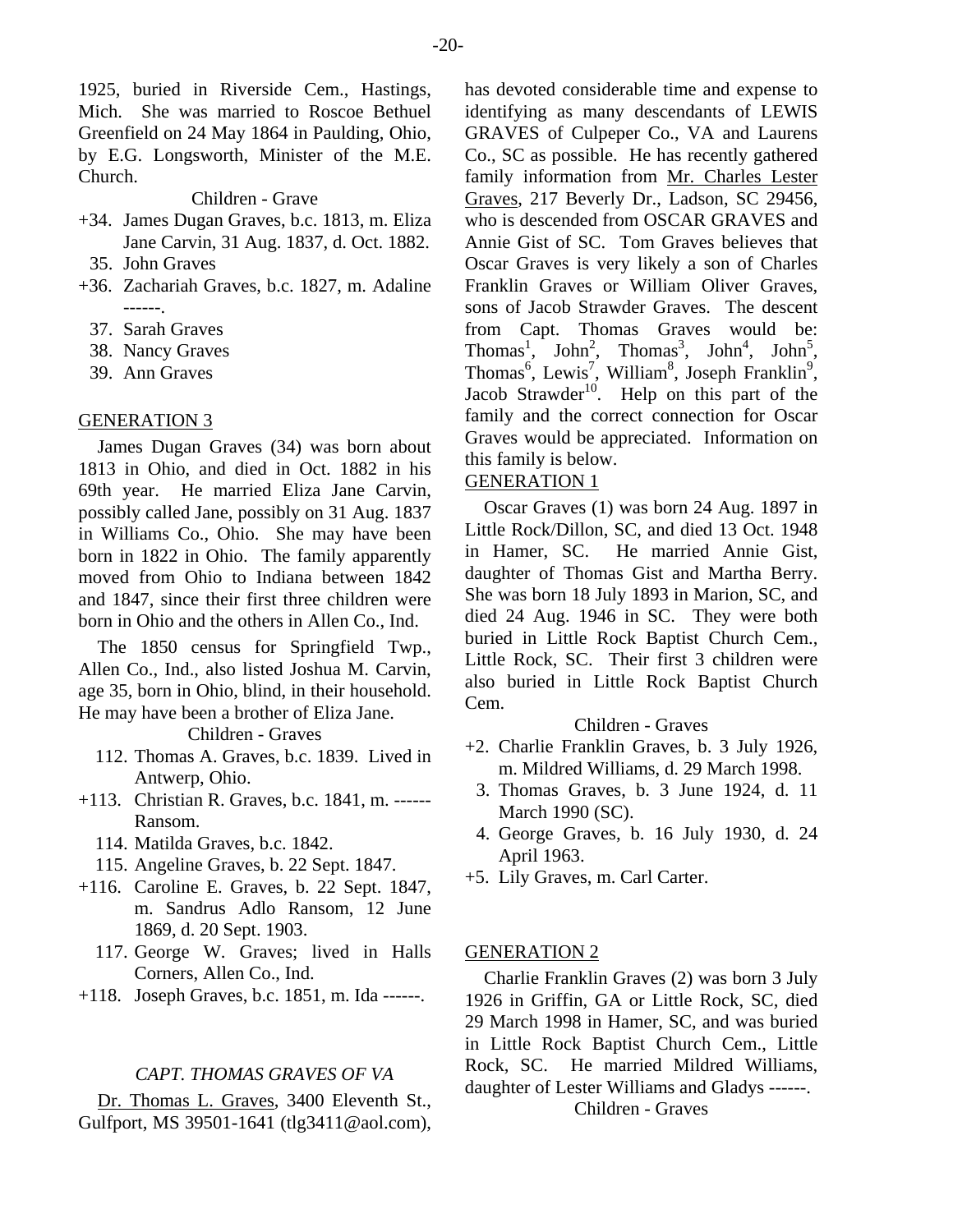6. Charles Lester Graves, b. 24 Jan. 1969 (Dillon, SC).

Lily Graves (5) married Carl Carter. Children - Carter 7. Ed Carter

- 8. child
- 

Tom Graves also sent the following summary of his information about Lewis<sup> $\prime$ </sup> Graves. Any additions and especially information on descendants of daughters Lucy, Fanny and Amey would be appreciated.

# LEWIS GRAVES, ESQ. OF CULPEPER CO, VA AND LAURENS CO, SC

Lewis Greaves/Graves was born by 1751 since he was "of age" by 16 Nov 1772 when he "proved" a land transaction in Culpeper County. $^2$  $^2$  His parents were Thomas and Elizabeth Graves. He died 11 May 1810 (recorded in the Wait family Bible).

Lewis's descent from Captain Thomas Graves of Virginia is Capt. Thomas<sup>1</sup>, John<sup>2</sup>, Thomas<sup>3</sup>, John<sup>5</sup>, John<sup>5</sup>, Thomas<sup>6</sup>, Lewis<sup>7</sup>. He was listed as GREAVES in the 1790 and 1800 federal census records of Laurens County, SC. Greaves and Graves apparently were used interchangeably by some authorities but Lewis always signed his name GRAVES.

He was interested in the legal profession from an early age. Documents in the records of Culpeper County, VA as early as 1772 show Lewis engaging in business and legal transactions. The extent of his education is unknown but he performed the duties of attorney-at-law<sup>[3](#page-20-1)</sup> and was a Justice of Peace in Laurens County, SC by 20 Feb  $1797<sup>4</sup>$  $1797<sup>4</sup>$  $1797<sup>4</sup>$  He served in this capacity until the end of his life.

The exact timing of Lewis' move to South Carolina is not known but he was in Culpeper when he witnessed a deed of gift from Thomas Sims to his daughter, Amy Bobo on 1 Apr 1783.<sup>[5](#page-20-3)</sup> Thomas Sims was his father-in-law. By 24 Sep 1785 Lewis was a resident of Laurens County, SC when he witnessed a deed for his brother-in-law, Zechariah Sims.<sup>[6](#page-20-0)</sup> A Lewis Graves, believed to be the Lewis Graves of Culpeper, served in the South Carolina militia during the American Revolution in 1782. Moving to South Carolina with him were his sisters Anne Wait Jones, Elizabeth Sims, Frances Wait and their families. Lewis lived along the Reedy River near its confluence with the Saluda River in the southwest portion of Laurens County. He also owned land in Laurens township.

Lewis was recorded as head of household in the first federal census of the United States in 1790 in Laurens County, 96<sup>th</sup> District, SC. In addition to himself, his household contained three males under sixteen, five females of all ages, and six slaves. He is listed as Lewis Greaves, Esq. in the 1800 federal census of South Carolina with himself, his wife, two males 16-26, one male 26-45, one female under 10, two females 16-26, and six slaves.

Rebecca Graves is listed as head of household in the federal census of 1810 in Laurens County, SC since Lewis has recently been deceased. The listing at this time included two males 16-26, two males 26-45, one female 16-26, two females over 45, and six slaves.

Examination of the census records clearly indicate the two oldest children are female. These are likely Nancy and Lucy, already married and raising families by 1810. Nancy married before 1800 and likely is the oldest child. Martin Graves is surely the oldest male since he was appointed by the court to be the administrator of his fathers' estate.<sup>[7](#page-20-1)</sup> Martin was joined by his brother William at a later date as  $co-administrator<sup>8</sup>$  $co-administrator<sup>8</sup>$  $co-administrator<sup>8</sup>$  suggesting that William was the second oldest son, born by 1789, to be of age at his fathers' death in May

<span id="page-20-3"></span><span id="page-20-0"></span><sup>&</sup>lt;sup>2</sup> *Culpeper County, VA Will Book A, pp.* 584-585<br><sup>3</sup> *Laurens County, SC Deed Book K, p.* 162<br><sup>4</sup> *Laurens County, SC Deed Book G, p.* 22

<span id="page-20-2"></span><span id="page-20-1"></span>

<sup>&</sup>lt;sup>5</sup> *Culpeper County, VA Deed Book L., pp. 288-289*<br><sup>6</sup> *Laurens County, SC Deed Book A, p. 23*<br><sup>7</sup> *Laurens County, SC Will Book D-1, p. 16.* 8 *Laurens County, SC Will Book D-1, p. 29.*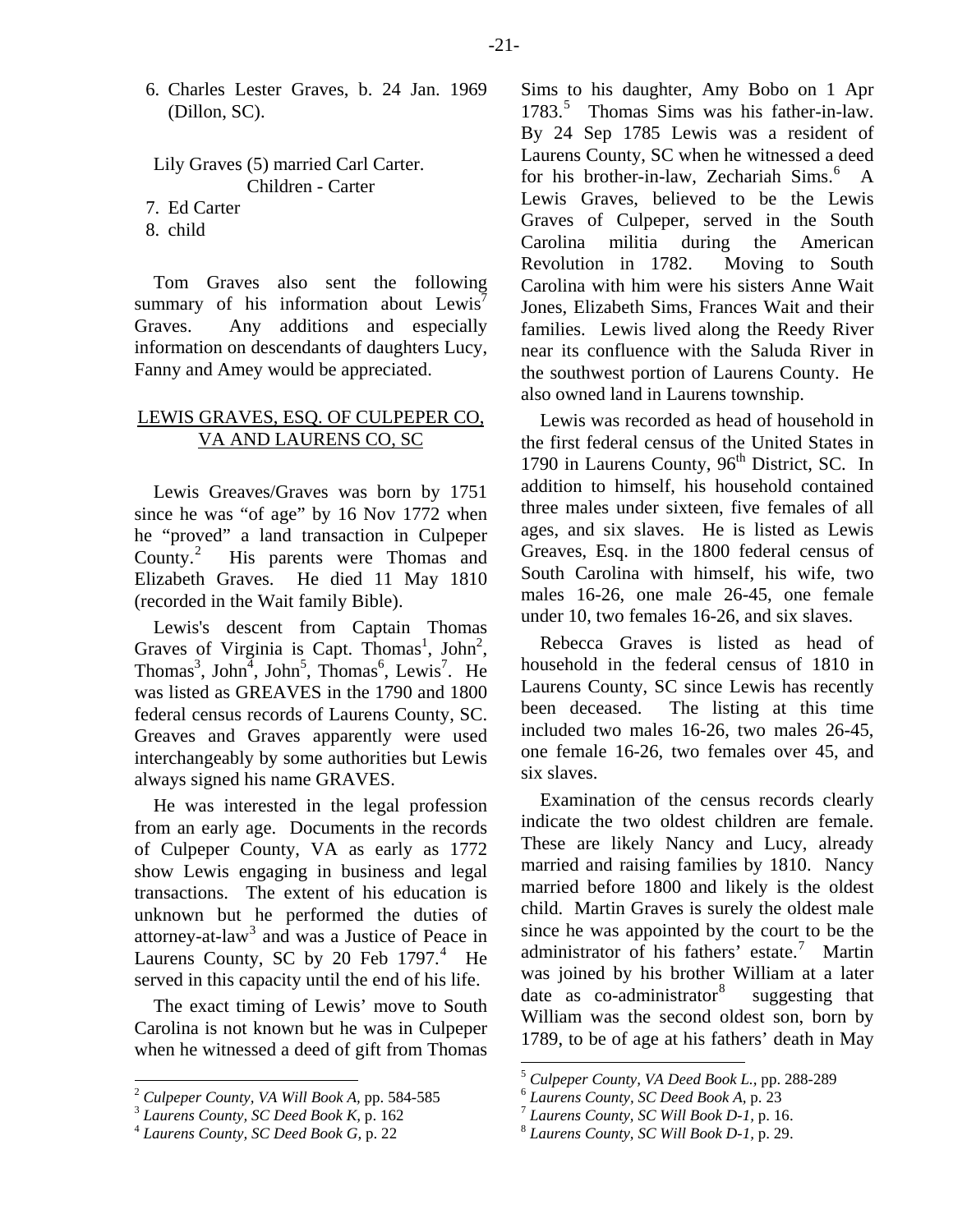of 1810. [ He is listed as age 55 in the 1850 census of Laurens County, SC, information against this premise.] Lewis is listed as age 61, born in SC, in the 1850 census of Wilson County, TN and Martin is listed as age 65, born in VA, in the 1850 census of Hardin County, TN. Lucy, Fanny, or Amey are not named in any census record and no marriage record for Amey or Fanny has been found.

In the 1790 census an extra female is present and in the 1800 census a male born 1755-1774 is present but not identified. The unidentified persons are either children who died without heirs before the estate was settled, someone left out of the estate, a boarder or a more distant relative. In any case the unidentified male of 1800 was not a member of the household in 1790 nor the female in 1800.

The first census record in the United States to list each member of the household by name was 1850 so other means are necessary to identify the children of Lewis Graves. In the documents of Laurens County, SC is the following entry, "John and Robert Cunningham, devisees of Patrick Cunningham, deceased, to heirs of Lewis Graves, deceased, give title to 40 acres in a fork between the Reedy River and Raburn Creek which replaces the lost deed. It is our moiety in original grant to said Patrick Cunningham and Jacob Bowman. The deed is given to William Moore (it is the place where he now lives) at the request of the heirs of the said Lewis Graves, who are *Martin, William, Lewis, and Fanny Graves, George and Nancy Madden, and John and Lucy Adams*." [9](#page-21-0)

Since census records suggest the possible existence of other children additional documents must be examined.

In the Guardianship records of Laurens County, Box 84, Package 12 is the file of Ann S. Graves. [Even though the packet is entitled the Estate of Ann S. Graves, close scrutiny of the original documents reveal her name to be Ame S. Graves and one entry is Amey S.

Graves. She signed her name Amy Graves.] The first entry dated 18 May 1816 states "I, Joseph Neely, guardian of Ame Graves, minor, have this day settled with Martin Graves and William Graves, administrators of the estate of Lewis Graves, deceased, *father* of the said Ame Graves and have received of the said Martin and William Graves the sum of two hundred sixty dollars and ninety-eight and one-half cents to be the ward of the said Ame Graves, minor." Payments were made by Martin, Lewis, or William Graves on a regular basis until Amey S. became of age on 7 May 1820 and released Joseph Neely from his responsibilities.

There were no other Graves/Greaves named individuals in the 1790 or 1800 census of Laurens County. By 1810 Lewis was deceased and Rebecca is listed as head. Martin was now raising a family and recorded in the census as Martin Gravis. One Edmund Graves is also listed as head of household in Laurens County at this time but his identity is unknown. Edmund has departed by 1820 but Rebecca is still listed as head. Martin and William both have families in 1820 and are recorded as heads of household. In the will of John Ritchey<sup>[10](#page-21-0)</sup> dated 3 Jul 1819 a reference is made to his son-in-law Joseph Graves. The only known Joseph Graves in Laurens County was born in 1820 but since John Ritchey was a neighbor of Martin Graves, close family ties cannot be denied. His exact relationship is not known. He may be the unidentified male noted in the 1800 census and could be Lewis' son but he is not mentioned in any additional records so it seems unlikely.

A marriage record for Lewis has not been found. A woman named Rebecca Graves has been found as head of household in the 1810 census of Laurens County, SC but not in previous records. She is of the correct age to be the wife of Lewis. Also a woman named Rebecca Graves has been identified as a purchaser of the estate of Lewis but not as an

<span id="page-21-0"></span><sup>9</sup> *Laurens County, SC Deed Book K,* p. 46.

<sup>10</sup> *Laurens County, SC Will Book F,* p. 20.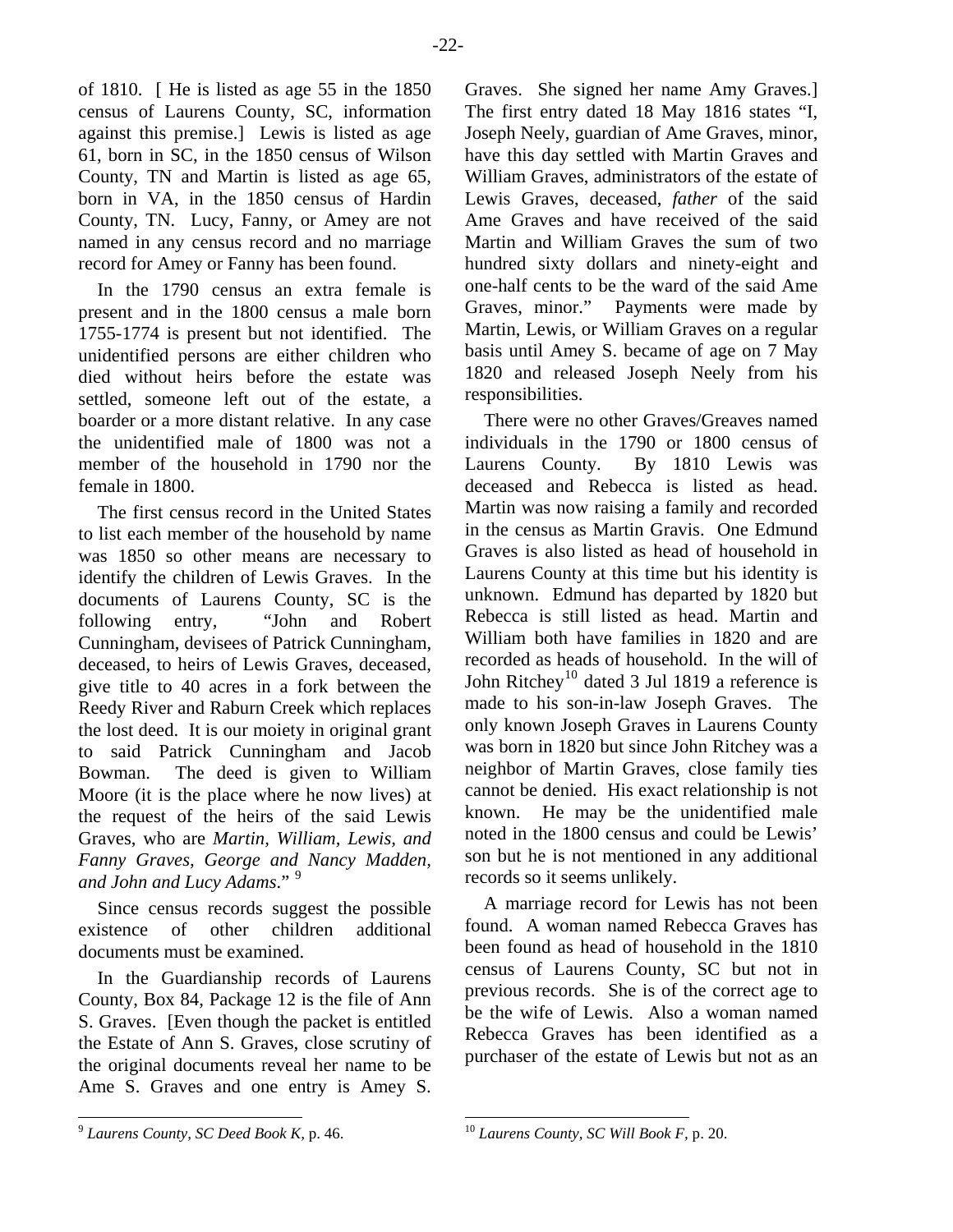heir. $11$  By tradition and laws of the time wives could not be a direct heir of the husband at his death. They were simply 'loaned' the property which would usually be divided among the children at the marriage or death of the widow. All this suggests that Lewis was married to Rebecca. Her maiden name is unknown.

Some researchers believe Rebecca might be a second wife. Polly Ward Blume, an early investigator of the descendants of Lewis Graves, believed that "[Lewis] married a Sims for his first wife and Rebecca ??? as a second wife" but she offered no explanation.<sup>[12](#page-22-1)</sup> Other researchers along the way have stated that "Lewis Graves [Sr.] was married to Rebecca Starnes, daughter of Mary Ann Starnes."<sup>[13](#page-22-2)</sup> This statement has some truth but no relevance. Lewis Graves, Jr. was indeed married to Rebecca Starnes. The will of Mary Ann Starnes, dated 20 May 1843, *thirty-three years after the documented death of the Lewis in question,* states "to my daughter Rebecca Graves wife of Lewis Graves…".[14](#page-22-3) There was a Rebecca Starnes of the correct age in Laurens at that time (daughter of Ebeneezer Starnes and aunt of the above Rebecca) to be the wife of the elder Lewis but she married a Sims. [She probably married William Sims, father of Ann Sims who married Martin Graves.]

For years the will of Thomas Sims of Culpeper County, VA has been of great interest to Graves' researchers. Written 21 Apr 1784 it states "…I do give and bequeath Ann Graves a negro woman by name Winney and her child and all that fell to her by division to her and to her heirs lawfully begotten forever."<sup>[15](#page-22-4)</sup> Ann Graves is obviously a daughter of Thomas Sims married to a Graves. Zechariah Sims who married Lewis' sister Elizabeth is also named as a child along with

-23-

Amy who married Absalom Bobo. Who is this gentleman named Graves? Clearly a connection to the family of Thomas and Elizabeth Graves of Culpeper County is indicated. Mrs. P. W. Hiden, a prodigious early researcher of the Graves family, thought that Elizabeth who married Thomas Graves was also called  $Ann<sup>16</sup>$  $Ann<sup>16</sup>$  $Ann<sup>16</sup>$  This would be improbable since Thomas and Elizabeth Graves' daughter Elizabeth married Zechariah Sims who would have also been her uncle in the preceding scenario.

Lewis Graves is listed as owning "one slave, Winnie" in the 1782 and 1783 tax rolls of Culpeper County. Although the will of Thomas Sims, Sr. was written two years later it was common practice to divide one's inheritance before death, especially in the case of a female heir. A slave woman named Win was named in his estate sale. It seems likely that if this is the same slave, Lewis Graves and Ann Sims Graves are connected, most likely by marriage.

Based on the foregoing it is easy to conclude that Ann Sims was the first wife of Lewis and Rebecca was the second. Additionally it is quite obvious that Rebecca was not the mother of the children or Amey S. Graves would not have required the services of a guardian and that Martin, Lewis, and William Graves are her full brothers since they all equally shared in the payments for her care.

- 1. Nancy Graves, b. 1782, d. 11 Feb 1855 in Laurens CO, SC, m. George Madden.
- 2. Lucy Graves, b. c. 1783, m. John Adams
- 3. Martin Graves, b. c. 1785 in VA, d. 1850- 60 in TN, m. Ann Sims
- 4. William Graves, b. c. 1788 in Laurens CO, SC, d. 1856-60 in Laurens CO, SC, m. Mary "Polly" Wait (his first cousin)
- 5. Lewis Graves, Jr., b. c. 1789 in Laurens CO, SC, d. 1857 in Franklin County, IL, m. Rebecca Starnes

<span id="page-22-1"></span><span id="page-22-0"></span><sup>&</sup>lt;sup>11</sup> *Laurens County, SC Will Book D-1, p. 29.* <sup>12</sup> *Personal Communication from Polly Ward Blume to* 

<span id="page-22-2"></span>*Rannel Graves, May 10, 1982.* <sup>13</sup> Jones, A. Tillman, The Graves Family of Laurens, *Laurens County, SC Scrapbook,* pp. 203-204. 14 *Laurens County, SC Will Book A,* p. 256. 15 *Culpeper County, VA Wills,* p. not stated.

<span id="page-22-3"></span>

<span id="page-22-4"></span>

<sup>16</sup> *Graves Family Association Newsletter, Vol. 16, No. 93,* p. 69.